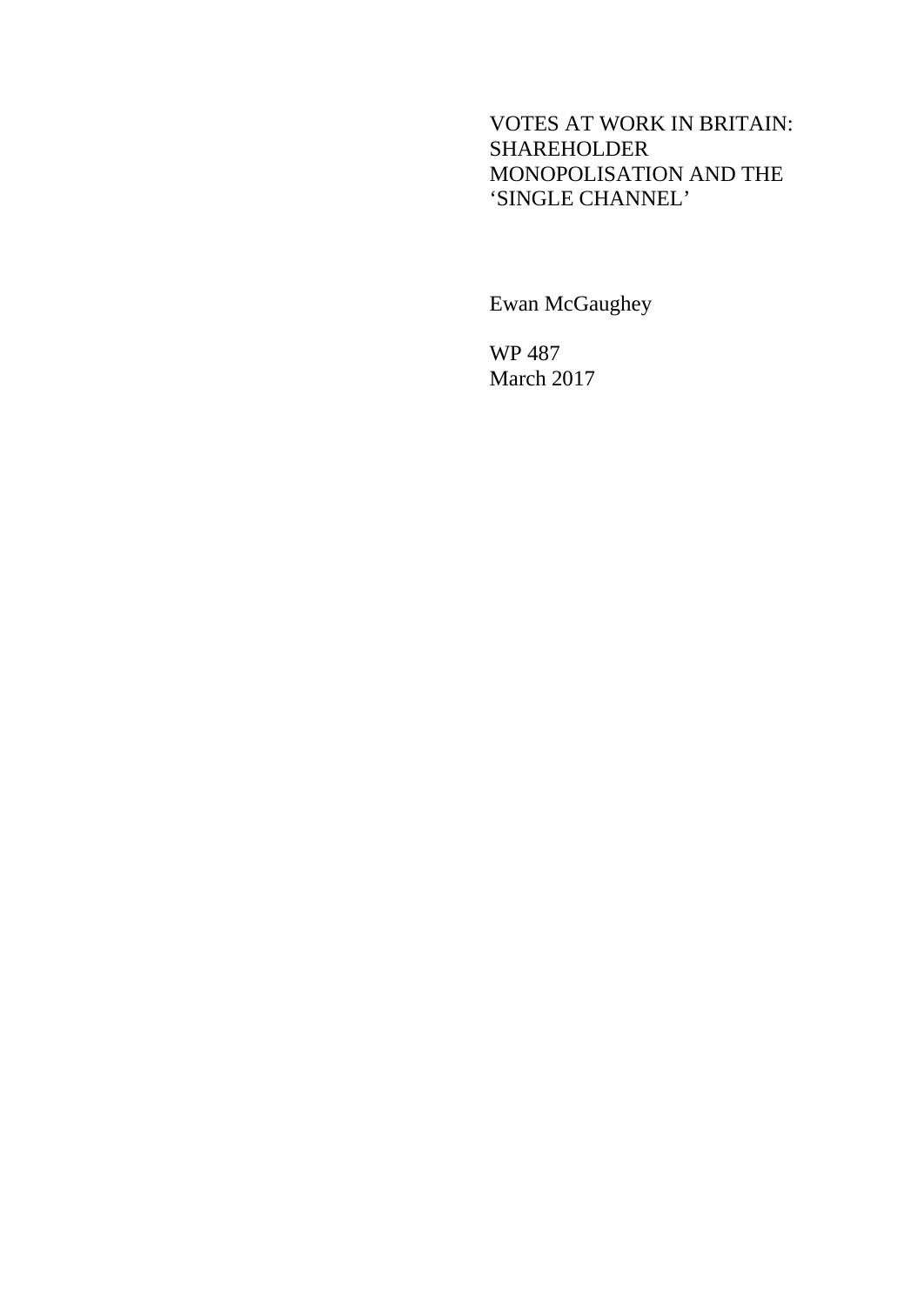#### **VOTES AT WORK IN BRITAIN: SHAREHOLDER MONOPOLISATION AND THE 'SINGLE CHANNEL'**

Centre for Business Research, University of Cambridge Working Paper No. 487

Ewan McGaughey

King's College, London Centre for Business Research, University of Cambridge.

[ewan.mcgaughey@kcl.ac.uk](mailto:l.e.mcgaughey@lse.ac.uk)

March 2017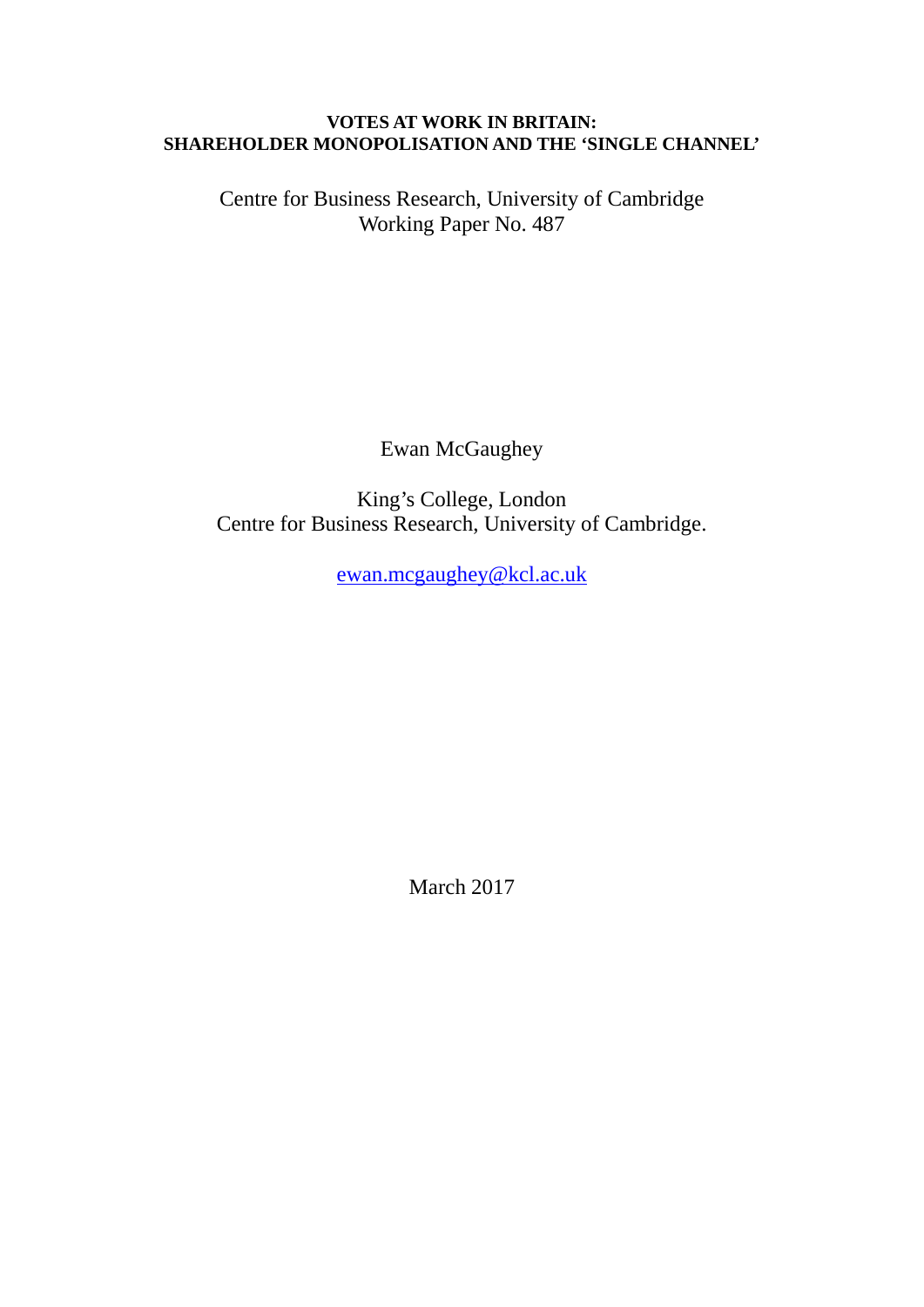## **Abstract**

Why do shareholders monopolise voting rights in UK companies, and are trade unions the only way to get meaningful workplace representation? In 1967 a Labour Party policy document first coined the phrase that collective bargaining was – and should be – the 'single channel' of representation. Since then, it has been said the labour movement embraced an 'adversarial' rather than a 'constitutional' conception of corporations, neglecting legal rights to worker voice in enterprise governance. This article shows that matters were not so simple. It explains the substantial history of legal rights to vote in British workplaces, and the competition from the rival constitutional conception: employee share schemes. The UK has the oldest corporations – namely universities – which have consistently embedded worker participation rights in law. Britain has among the world's most sophisticated 'second channel' participation rights in pension board governance. Developing with collective bargaining, it had the world's first private corporations with legal participation rights. Although major plans in the 1920s for codetermination in rail and coal fell through, it maintained a 'third channel' of worker representatives on boards during the  $20<sup>th</sup>$  century in numerous sectors, including ports, gas, post, steel, and buses. At different points every major political party had general proposals for votes at work. The narrative of the 'single channel' of workplace representation, and an 'adversarial' conception of the company contains some truth, but there has never been one size of regulation for all forms of enterprise.

## **JEL Codes**: B15, J50, J58, K22, K31

**Keywords**: participation, labour law, corporate governance, codetermination, collective bargaining, labour law

## **Acknowledgements**

My thanks to David Kershaw, Marc Moore, Paul Davies, Hugh Collins, Nicola Countouris, Janet Williamson and Mark Freedland for previous discussions or comments, and my especial thanks for comments from three anonymous referees.

Further information about the Centre for Business Research can be found at: www.cbr.cam.ac.uk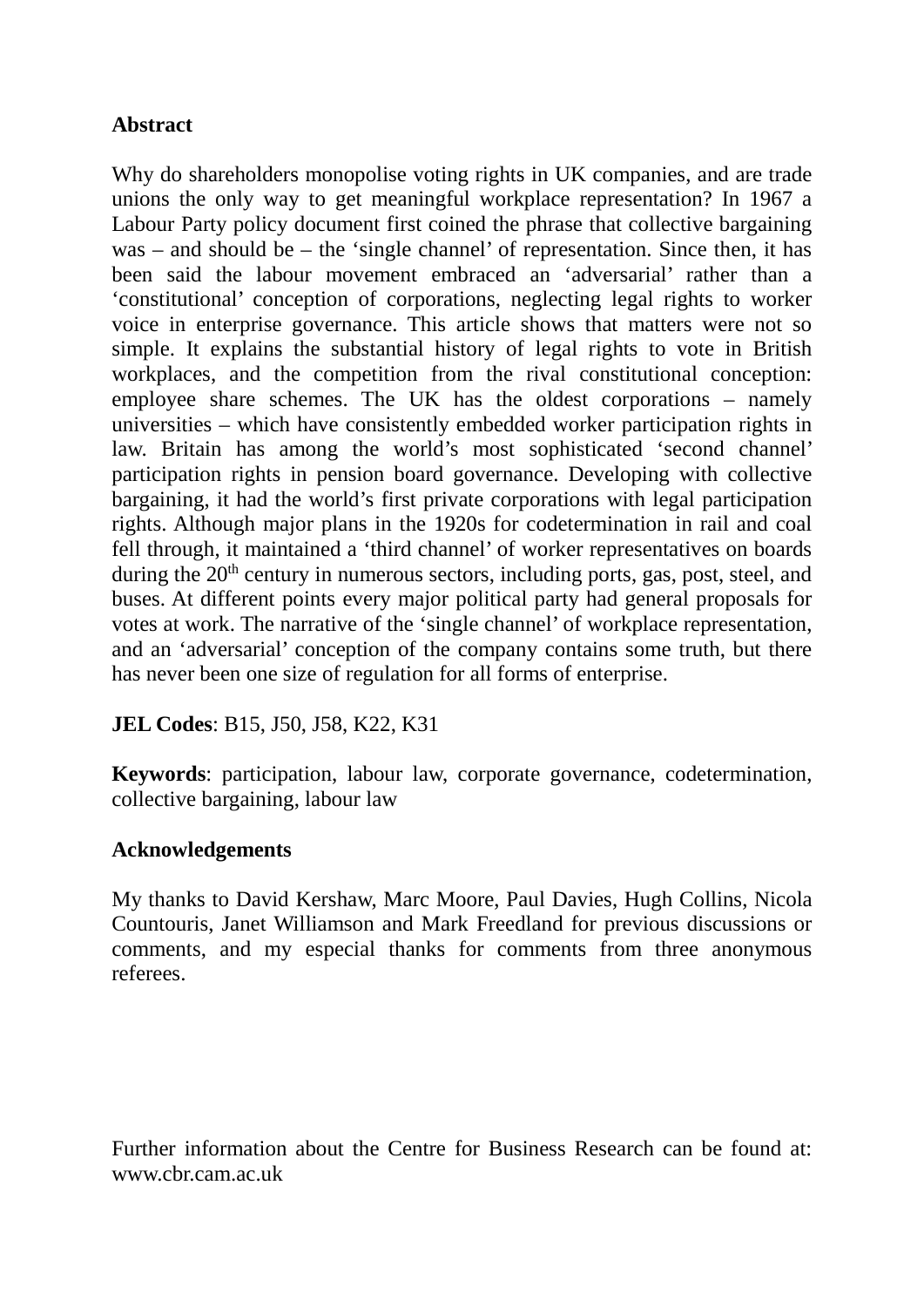## **1. Introduction**

The 'single channel' is a familiar narrative in UK labour law. It says that next to collective bargaining 'there were no significant competing functions' of worker representation.<sup>[1](#page-38-0)</sup> A 'second' channel of work councils, and a 'third' channel of votes for boards of directors did not exist because there were 'deep-rooted adversarial conceptions' in collective bargaining, which idealised an 'adversarial rather than a constitutional' conceptions of company law.[2](#page-38-1) This narrative had divided politicians and unions, because some said collective bargaining should remain the 'single channel', for boards of public bodies,<sup>[3](#page-38-2)</sup> on boards of large companies, $4$  or in other work councils.<sup>5</sup> Today it is clear, binding rights to vote on specific issues and consultative work councils are spreading, and general proposals for worker votes for company boards have re-entered mainstream debate.<sup>[6](#page-38-5)</sup> But also, the view that Britain has always had an 'adversarial' and 'single channel' system is not so simple.<sup>[7](#page-38-6)</sup>

This article uncovers the remarkable history of votes at work in Britain. It poses two main questions. First, were British labour relations ever as simple as the 'single channel' narrative suggests? This phrase was originally used in a 1967 Labour Party policy document to endorse integrating voice through trade unions with representation in public corporations.<sup>[8](#page-38-7)</sup> Afterwards, it became an object of concern.[9](#page-38-8) Ironically, most of the very people writing about the 'single channel' got votes in the corporations they worked for, namely at universities.10 The UK probably had the world's first systems of votes at work in public and private corporations,<sup>11</sup> and through the  $20<sup>th</sup>$  century workers voted for boards in ports, gas companies, the post, steel, and buses. It has an advanced system of 'second channel' participation in occupational pensions.12 At various times, every major political party proposed worker votes in corporate governance.13 While a sizeable literature discusses votes in worker co-operatives<sup>14</sup> (either in trusts, or partnerships), this article focuses on lesser known legal development in votes at work in corporations, both public and private.

Second, is the lack of votes at work 'best understood as reflecting deep-rooted adversarial conceptions of the company within the Labour movement'? Clift, Gamble and Harris have forcefully argued this adversarialism linked with a 'weakness of constitutional thinking' about company law.<sup>15</sup> But if that were true, the deeper-rooted question was, what did adversarialism really mean and why was it there? A powerful, less discussed, constitutional conception did exist. But it challenged the idea of votes at work without capital: investment of *property* was needed for votes in companies, and workers only had an employment *contract*. Rooted in 19<sup>th</sup> century visions of politics, investors of labour had contractual wage claims and no more. If people wanted votes at work, they could buy shares and, it was said, government might promote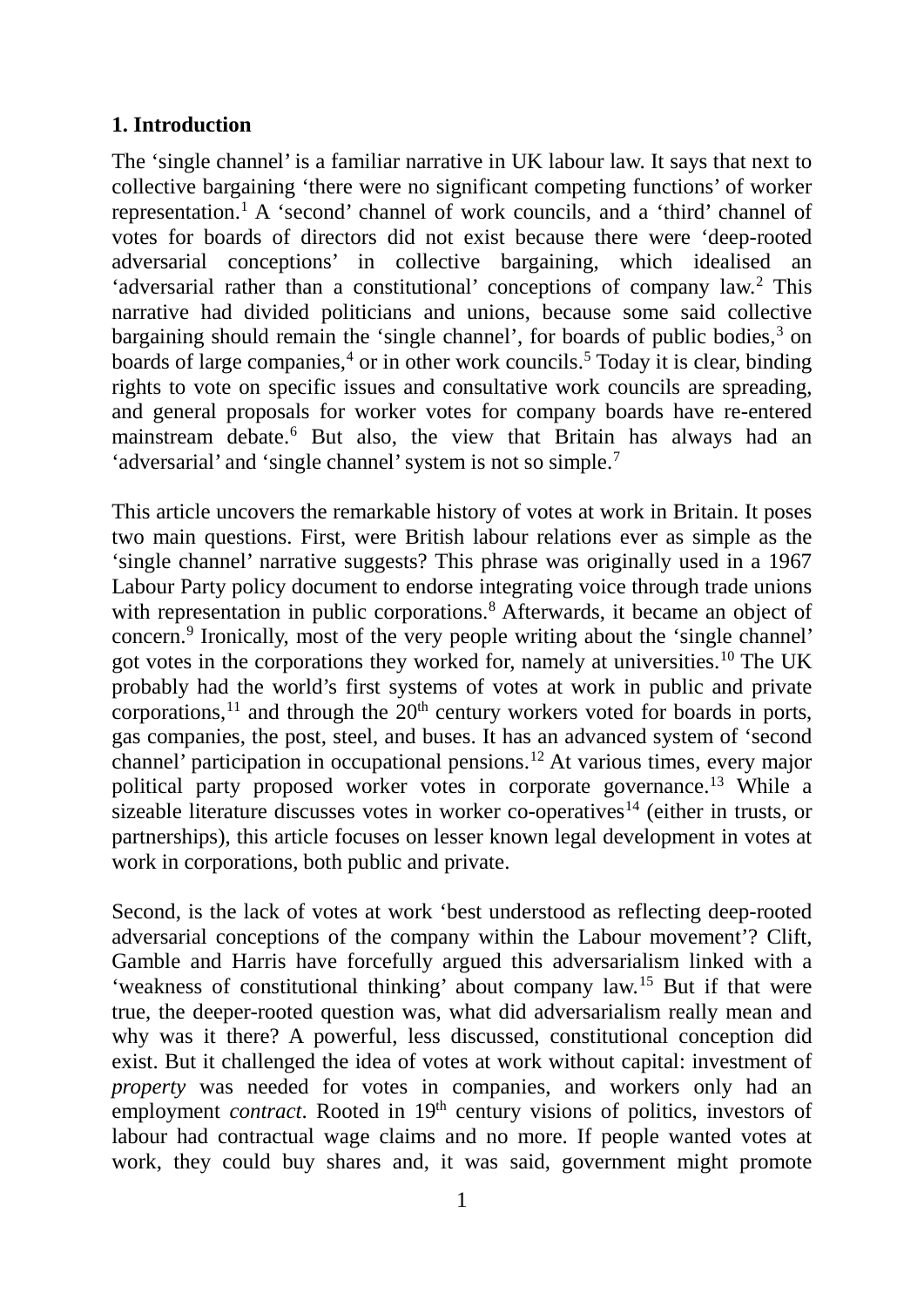employee share schemes. Trade unions became averse to share schemes because without money, workers could not buy votes. And without votes at work, workers could get little money. This was a vicious circle of logic, a catch-22. It pushed unions to stick with collective bargaining, and it pushed the idea of votes at work into an unhappy partnership with public ownership, where there would be no shareholders. But now, it appears this formalist thinking has changed.

Because 72 per cent of employees are not covered by collective agreement,<sup>16</sup> most people today no longer see the fabled 'single channel': their voice at work is muted. However, as the map below shows, general codetermination laws have now spread to a majority of  $\text{EU}$  countries,<sup>17</sup> as well as Norway. Consistent with historical practice in the UK and Europe,<sup>18</sup> the labour movement has pressed for votes at work through collective agreements, and sought to codify those practices in law. There are many models, including a minimum percentage of votes in company general meetings with shareholders, and a minimum of directors on boards. This will be seen as necessary because collective bargaining and nationalisation, by itself, has been vulnerable to short-term political change. Worldwide, the labour movement is no longer just seeking temporary bargains, but board seats. They seek to socialise, not just ownership today, but the votes in the economy on a lasting basis. History shows there is no one-size-fits-all theory of enterprise, but there are minimum standards, and the right to vote at work is becoming an essential part of a modern economic constitution.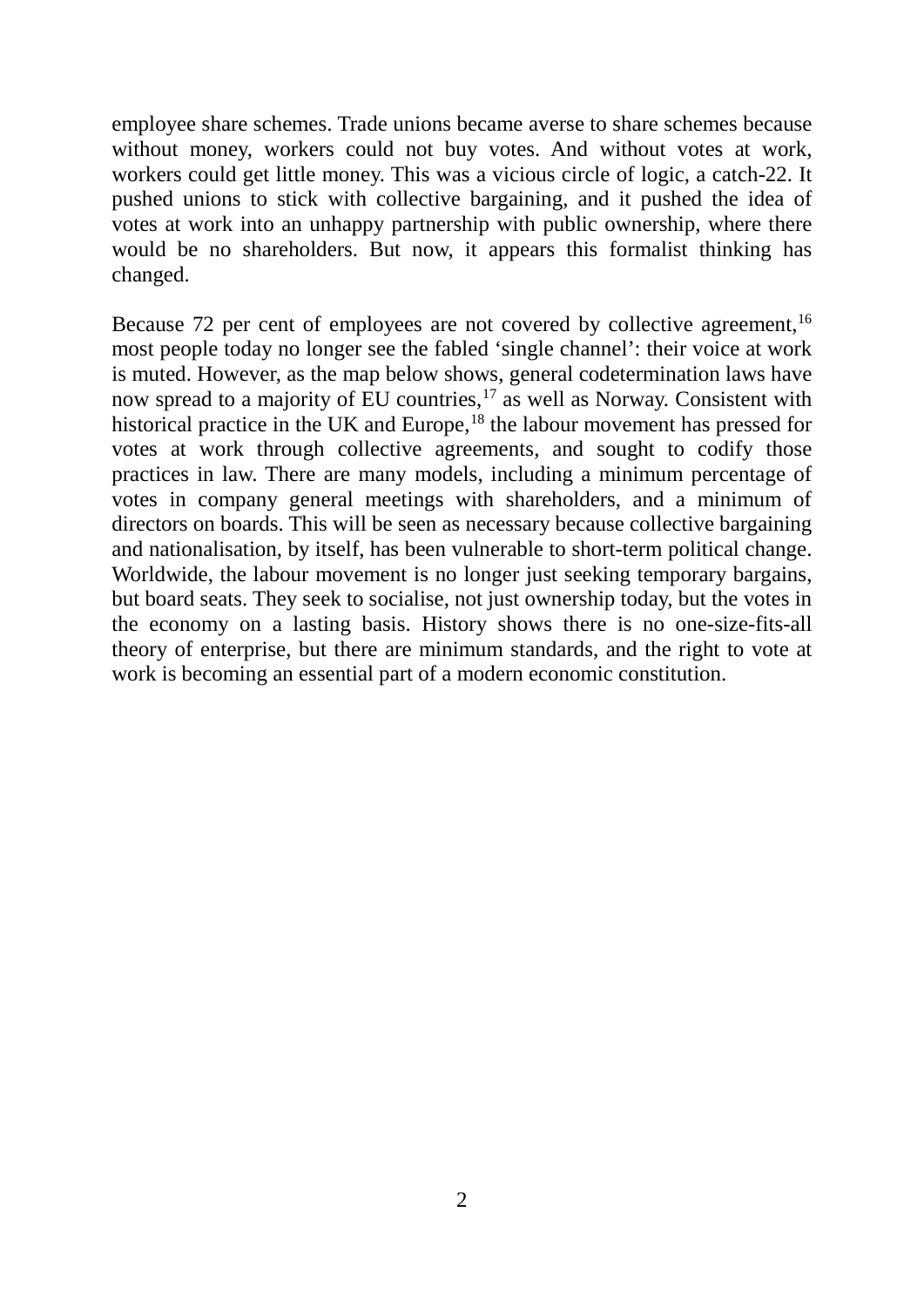

Source: worker-participation.eu/National-Industrial-Relations/Across-Europe/Board-level-Reprentation

#### **2. Votes at Work in Britain**

The principle of votes at work existed long before most people could vote for Parliament. One of the earliest examples emerged in 1850, shortly after the turmoil of the 1848 revolutions unfolded across the European continent. With widespread dissatisfaction in universities, the government launched enquiries into their governance. The Oxford University Commission of 1852, hardly a radical body, was determined to reverse 'successive interventions by which the government of the University was reduced to a narrow oligarchy.'19 Although its statutes were in some disarray, the Commission characterised the university as one which 'appears to have been at the first an association of teachers united only by mutual interest'.20 On the Report's recommendations, the Oxford University Act 1854 sections 16 and 21 set out the composition and a new right of election of 'fellow' employees to the Hebdomadal Council. Similarly, the Cambridge University Act 1856 sections 5 and 12 soon required 'electors' to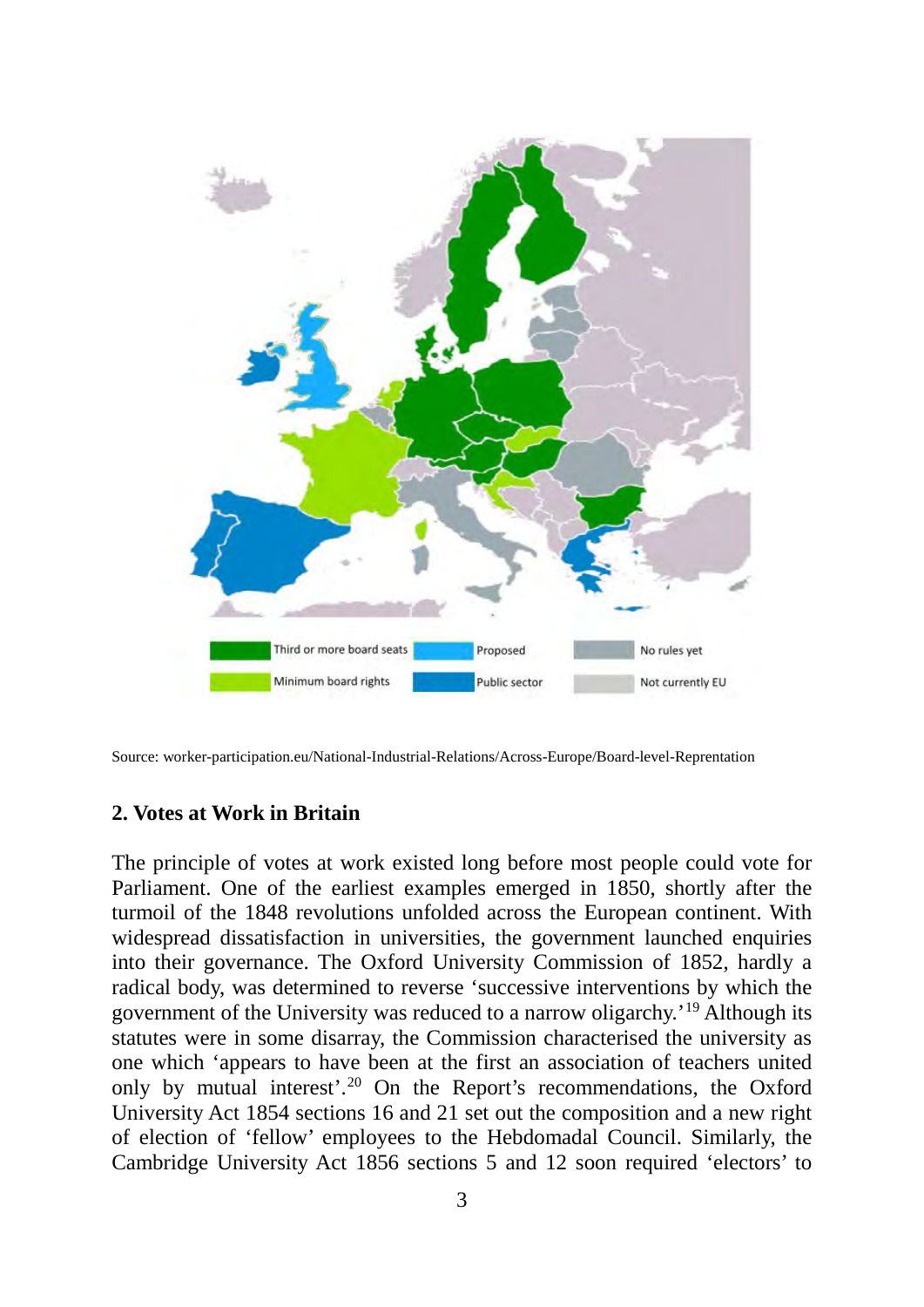have votes for 'graces' (plebiscites binding management) and in electing the University Council.<sup>21</sup> Often forgotten, these practices spread to most universities and further education institutions throughout the UK today.<sup>22</sup> Of course, 19th century universities were hardly 'workplace democracies', because non-academic, or less senior staff, might not be enfranchised. Nevertheless, a right to vote came from work.

In those earlier times, the contrast to the vast majority of UK workplaces was stark. Trade unions had only just been legalised, and strikes were still wrongs, as courts asserted their jurisdiction 'to protect property'.23 The Second Reform Act 1867 had only just reformed the proprietary system of voting for Parliament. Men had votes if they owned a home in a borough worth £10 per annum in rental value, or £12 per annum in counties.<sup>24</sup> In this way, possession of property was deemed essential for participation in public life. The Companies Act 1862 was drafted so that, technically, any person could become a member and have votes without buying shares, and the model constitution of a company known as 'Table A' could be altered to allocate voting rights in any way.<sup>25</sup> But the company laws' authors scathed the 'grinding tyranny' of trade unions,  $26$  and courts saw votes as a 'right of property'.27 The dominant presupposition was that workers who only had their labour gave nothing of adequate value for votes: in politics and the economy.

A more progressive view was that, in the words of the political economist John Stuart Mill, everything should be done to promote the 'principle of partnership'.28 Mill believed hierarchical employment could be replaced by associations of labour and capitalists, and then worker cooperatives.<sup>29</sup> But this 'partnership', in Mill's eyes, involved the death of one of the partners: Mill thought it would be the 'true euthanasia of trade unions'.<sup>30</sup> Apparently unions would be unnecessary if workers had direct votes. As an example, Mill lauded the Yorkshire colliery of Henry Briggs, Son and Co, which in 1865, converted into a limited company, and allowed workers to buy one third of shares. Employees also received a bonus if company profits exceeded 10 per cent of capital. Briggs believed strikes and lockouts, which 'respectable workmen and kind-hearted employers must alike deplore, will be rendered impossible for the future.'31 But Briggs found, not enough people took 'the great and unprecedented opportunity offered'. In 1869, the miners were given the right to elect a director, but in 1875 management sought a wage reduction. Strikes broke out, and the representation plan was dropped.32

Similarly the South Metropolitan Gas Company informally introduced a profitsharing and share distribution scheme in 1889. It sought a no-strike clause, but this failed against the enormous London Dock Strike of 1889. Partly in an attempt to reconcile the workforce, partly out of philanthropic support, and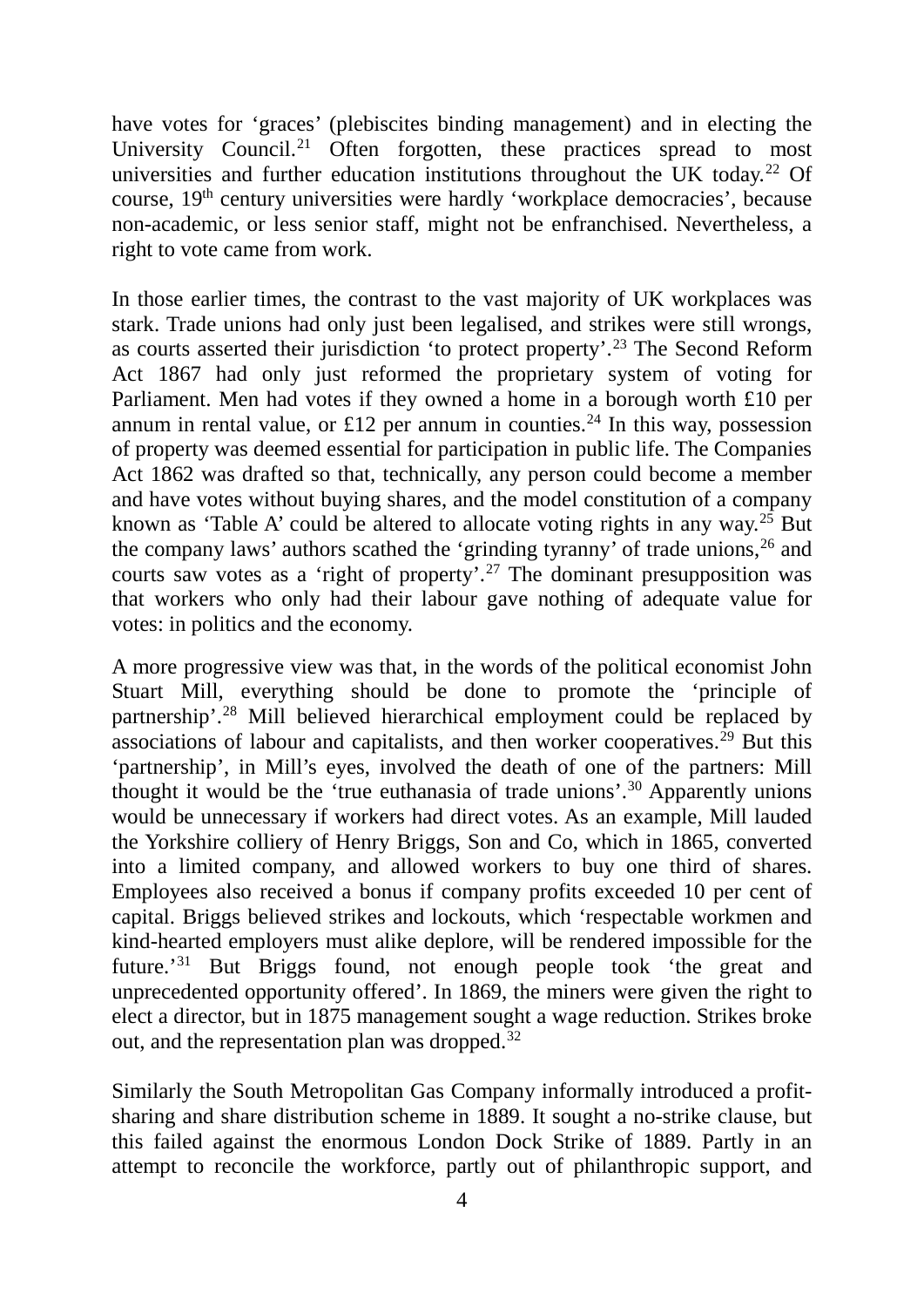partly to undermine the union,<sup>33</sup> the chairman Sir George Livesey procured the South Metropolitan Gas Act 1896.<sup>34</sup> If together employees reached a threshold of ordinary shares, they were collectively guaranteed some board seats.<sup>35</sup> It was a little more preferential than ordinary shareholdings, but it retained the message that money was needed.<sup>36</sup>

These theories and experiments were all based on the view that, with the interests of capital and labour aligned, industry would be more productive.<sup>37</sup> As a young Winston Churchill, speaking in 1897, put it, if 'the labour will become, as it were, a shareholder' then he 'would not be unwilling to stand the pressure of a bad year because he had shared some of the profits of a good one.'38 However, workers could hardly agree to risk so much on one business that might well fail – in a way no prudent shareholder would do.<sup>39</sup> Profit-sharing and co-partnership gained poor reputations because, wrote Sidney and Beatrice Webb, they were 'taken up by the most reactionary persons'. It was such 'an attack on, or at least a proposal for the supersession of Trade Unionism, that it aroused the fiercest opposition; and the very idea became anathema in the Trade Union world.'40

## **2.1 Let's 'put this differently'**

The turn of the  $20<sup>th</sup>$  century was the formative period for labour law as a discipline for two main reasons. First, in 1901 when the House of Lords tried to suppress strikes by making trade unions pay employers for the costs,  $41$  a Labour Representation Committee met at Farringdon Hall and resolved to run for Parliament. The new 'Labour Party' influenced the Liberal Party enough to pass the Trade Disputes Act 1906, protecting any collective action 'in contemplation or furtherance of a trade dispute'. Second, labour law's first textbooks were written, and teaching began at the London School of Economics.<sup>42</sup> Initially, the Webbs maintained a theory that workers should stay away from the direction of industry.43 Employee share schemes had failed.44 Collective bargaining was the true meaning of *Industrial Democracy*. Labour law should create a minimum floor of rights, and collective bargaining ensured fairness beyond the minimum. And indeed, with a sympathetic government, union membership was expanding rapidly.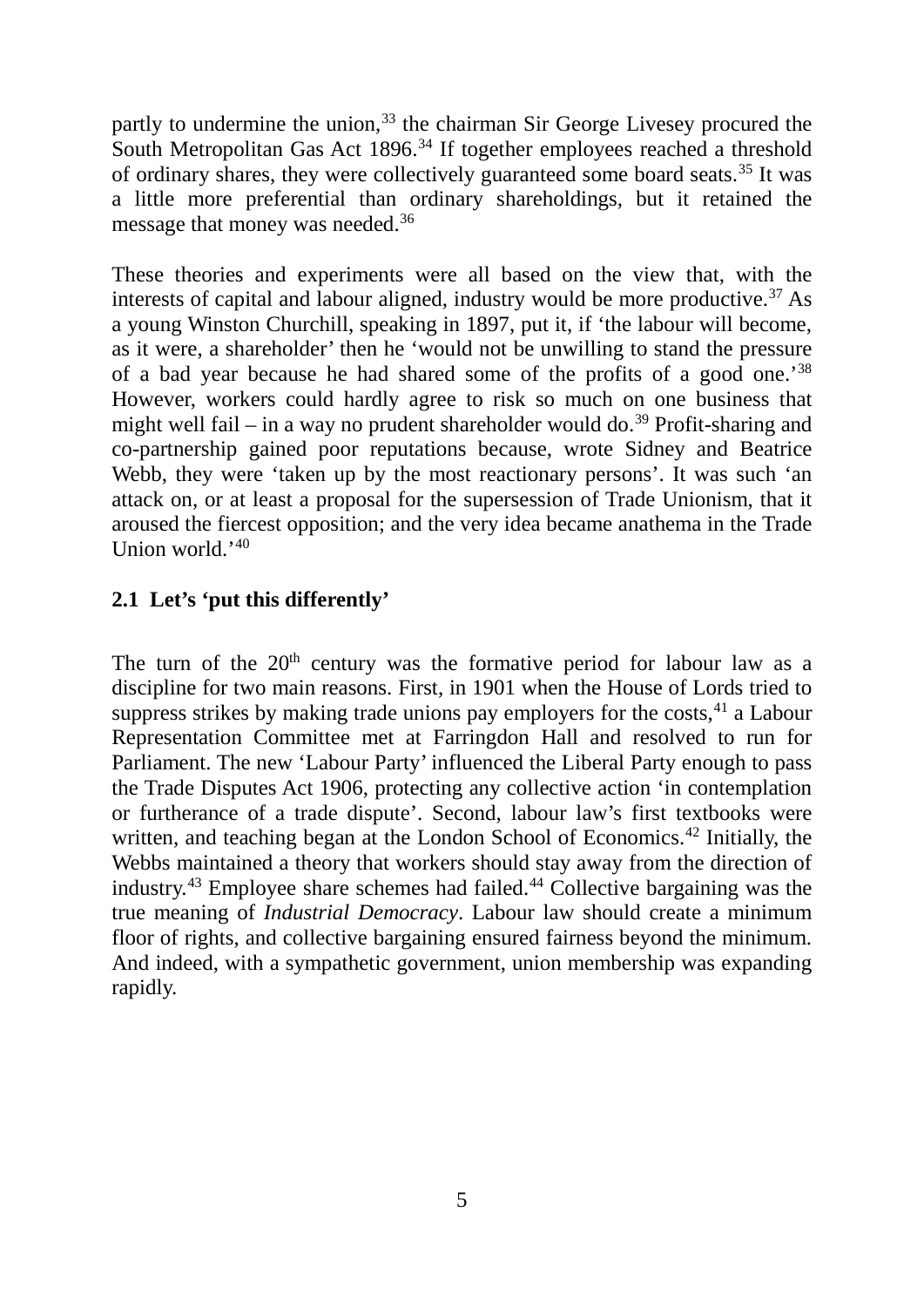

The Webbs' initially theorised that workers should abstain from management because there were three functional production decisions. A strict separation of powers was best. Consumers, by market choice determined 'what to produce', management (and by extension shareholders) determined 'how to produce', and workers, with unions and collective agreements, should settle 'the conditions of production'.45 Conflicts of interest 'permanently disqualified' consumers and management or shareholders from controlling conditions of production, because they would only want cheaper goods, unconcerned by people's living standards. Workers were disqualified from deciding what was produced and how by their less specialised knowledge, and lack of concern for consumer demand.46 On the essential question of who determined the distribution of an enterprise's product, there had only to be joint settlement through collective bargaining. The role of workers or their unions was not, initially, in management.<sup>47</sup>

Despite this conceptual neatness, a few more worker participation laws had been spreading.48 The Coal Mines Regulation Act 1887 required that 'checkweighers', who weighed the amount of coal a worker brought up from the pits, were elected by workers.<sup>49</sup> The Port of London Act 1908 section  $1(7)$ may have been the world's first pure board level codetermination law outside universities, even if limited to allowing one worker representative to be appointed to the Port of London Authority's board of directors, in consultation with trade unions.<sup>50</sup> It was probably written by David Lloyd George,<sup>51</sup> before he left the Board of Trade for the Exchequer, though its passage through Parliament was completed by Winston Churchill.<sup>52</sup> Furthermore, in 1915 a joint committee on naval and military pensions was formed with worker representation.53 In those ways alone, there was no clear separation of economic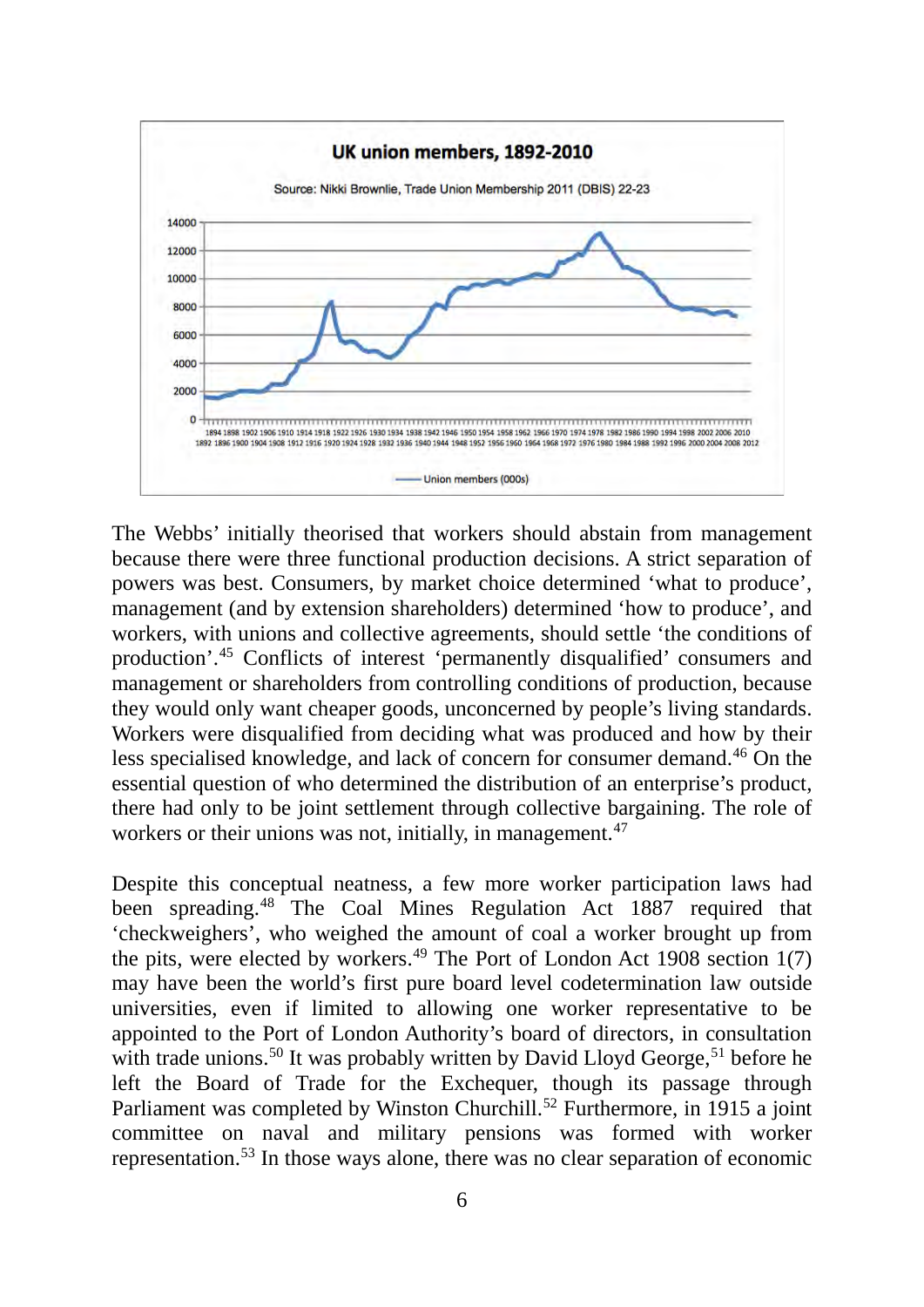powers.

Whether it was these examples, the War, or something else, by 1920 the Webbs decided they should have 'put this differently'. In a new appendix to *The History of Trade Unionism*, the Webbs said circumstances had changed for worker representation in management.<sup>54</sup> They now approved of the seating of worker or union representatives on boards of companies, and highlighted this as a particularly important goal 'in all publicly owned industries and services'.55 'The need for final decisions,' they wrote, 'will remain,' but they said they had previously 'confined [them]selves unduly to a separation of spheres of authority'. Along with board level participation, increased consultation through multiple levels of work councils, and consensus based decision making, informed by extended financial and social reporting, was apt to replace 'a great deal of the old autocracy'.56

However, the political debate had also moved to a grander scale. In 1917, Sidney Webb had participated in drafting a constitution for the Labour Party. He wrote clause IV, which said that among the party's objects were 'the common ownership of the means of production, distribution and exchange, and the best obtainable system of popular administration and control of each industry or service.' This was not actually a demand to 'nationalise everything', because 'common ownership' did not require the state as an intermediary. Nevertheless, complete nationalisation was to some extent an aim the Webbs supported.<sup>57</sup> Though they had changed their minds, that worker involvement in management could be positive, they conflated this with public ownership of industry. This envisaged one model of governance for all types of enterprise, as if one size might fit all. To socialise power, they thought it necessary to socialise ownership. This remained a basic model of thought in the labour movement over the  $20<sup>th</sup>$  century.

## **2.2 Voluntarism and share schemes**

After World War One, the UK was moving closer toward political democracy. The Representation of the People Act 1918 extended the vote for Parliament to all men over 21, but only women over 30 who were married or met further property qualifications.58 Rather romantically, at the Bill's second reading, Sir George Cave said,

War by all classes of our countrymen has brought us nearer together, has opened men's eyes, and removed misunderstandings on all sides. It has made it, I think, impossible that ever again, at all events in the lifetime of the present generation, there should be a revival of the old class feeling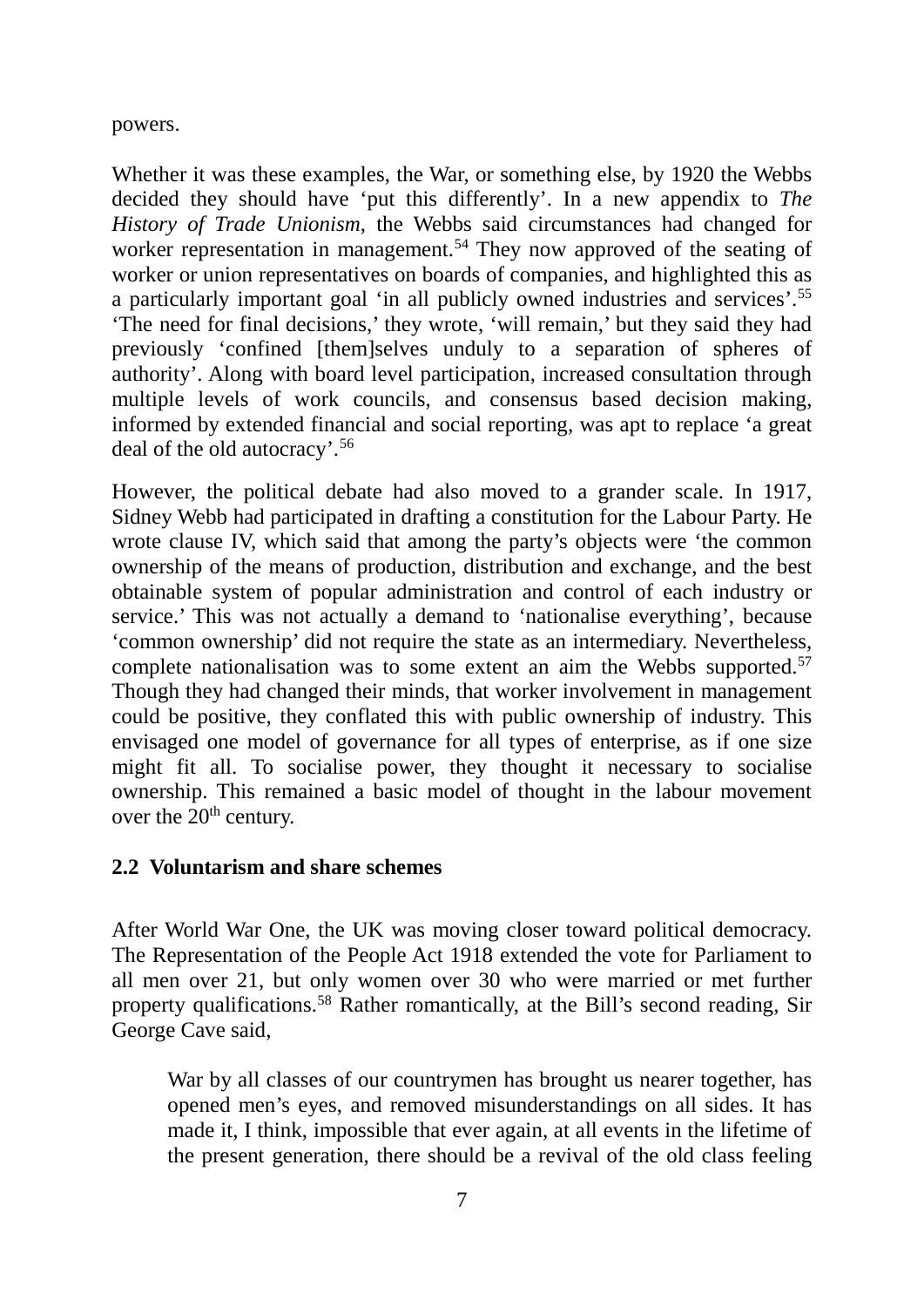which was responsible for so much, and, among other things, for the exclusion for a period, of so many of our population from the class of electors.59

Similar sentiments pushed industrial democracy, but something of that 'old class feeling' appeared to remain, and meant reform happened differently. To begin, the Coal Industry Commission Act 1919 set up a thirteen person commission, with Sidney Webb and the future Lord Chancellor, Justice Sankey as chair. It considered coal miners' wages and conditions, industry prices and profits, and whether the future organisation of the mines should continue on the 'present basis', or 'joint control, nationalisation, or any other basis'.60 Justice Sankey's majority report recommended nationalisation, and that workers elect four out of fourteen representatives of proposed District Mining Councils.61 These would in turn appoint a National Mining Council according to their mining output, presided over by the minister. An addendum report, from mining representatives and the economist members, emphasised the importance of jointrepresentation,62 and while favouring the broad thrust, supported a draft Nationalisation of Mines and Minerals Bill 1919. Clause 1 envisaged a 21 member Mining Council to run the state enterprise, where ten were appointed by the Miners' Federation of Great Britain.<sup>63</sup>

A minority report rejected nationalisation. It supported worker votes in pit committees, district and national councils, which boards of directors would consult. But 'the Executive Authority of the Management should not be impaired'.64 The Mining Industry Act 1920 followed the minority report. It allowed advisory committees for welfare, recreation and well being, and contained sections for elected pit committees at every mine.<sup>65</sup> These were only supposed to make recommendations to employers. By contrast, as R.H. Tawney had put it, mine workers felt that shareholder control for pecuniary gain 'by a comparatively small number of persons' was, <sup>66</sup>

for ends and by means with regard to which they are not consulted. They believe that, in virtue of their practical experience, they can make important contributions to the program of their industry, and that these contributions are frequently not welcomed by the management today.

No doubt bitter at the failure of the nationalisation plan, the miners and the union did not take up the offer: they saw consultation committees as a sham. A few years later the miners changed their minds, but by then a less sympathetic government was in power, and it refused.<sup>67</sup> Labour representation was also recommended for port authorities generally, and for Bristol dock workers in particular,<sup>68</sup> and to administer the National Unemployment Insurance Scheme.<sup>69</sup>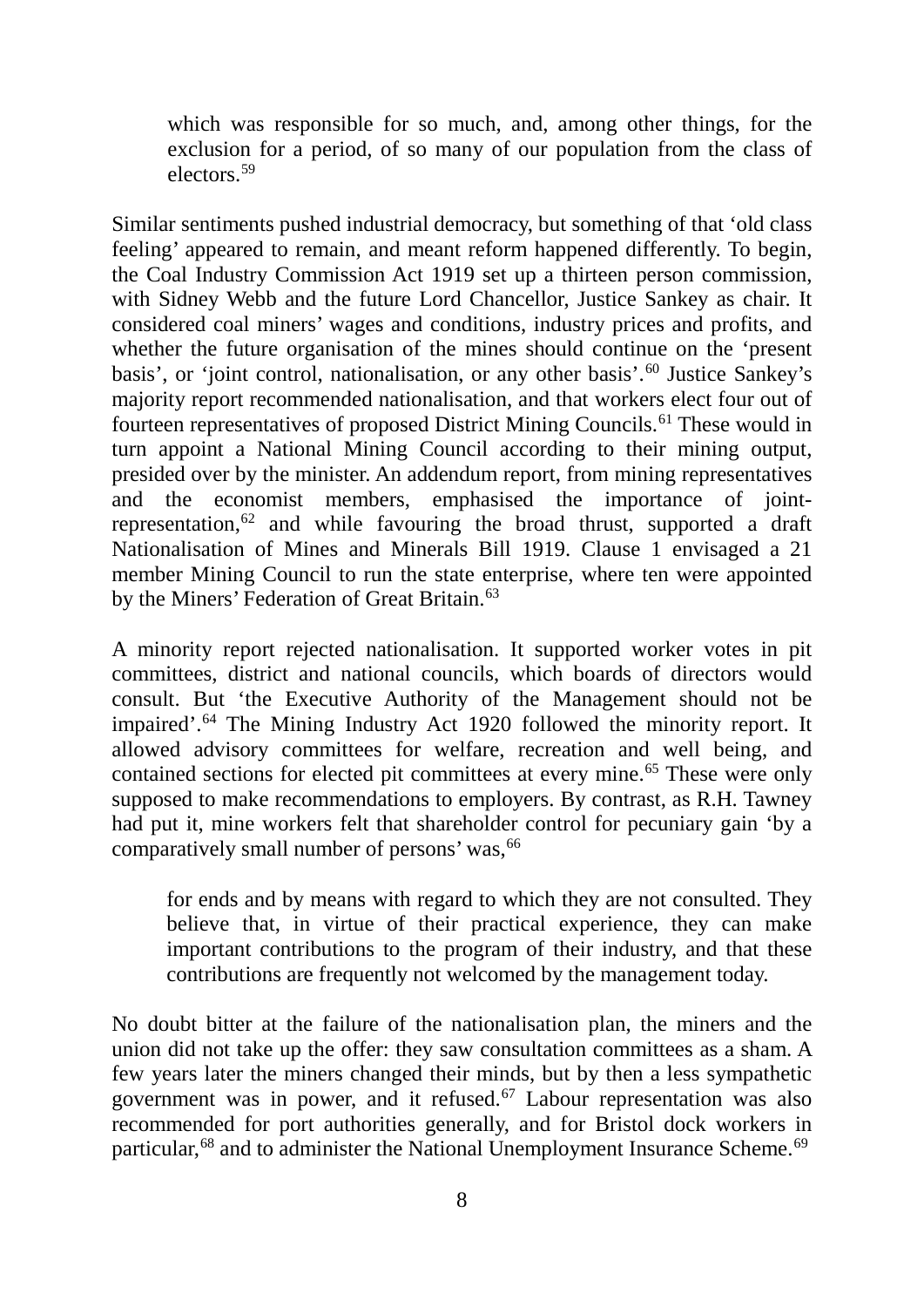The development that probably came closest to significant reform was in the railways. In a Ministry of Transport command paper, the government proposed amalgamating the existing railway companies into six regional groups, each with its own board. The plan then said this.<sup>70</sup>

The composition of the Board is considered to be of the greatest importance, and whilst in the past the directors of railway companies have all been appointed by the shareholders, the Government are of the opinion that the time has arrived when the workers, both official and manual workers, should have some voice in the management.

It went on to propose that shareholders retain the right to appoint a majority, and on the other side 'one-third might be leading administrative officials of the group, to be co-opted by the rest of the Board, and two-thirds members elected from and by the workers on the railway.'71 But between the report and Royal Assent, this part was dropped.

The general view is the plan was dropped because of both employer reticence and division among trade union leaders, who thought worker participation needed to be coupled to nationalisation.72 It also appears from a previously secret *Memorandum for the Cabinet by the Minister of Transport*, by Eric Geddes, that while the Labour Party supported the motion, the railway companies were 'strongly opposed', and traders were 'officially silent' but thought 'introducing a new principle' would have 'far-reaching effects upon employers of labour generally.<sup>'73</sup> Attached to the memorandum is a draft Bill, where Schedule 2, paragraph 2(d) stated that one year after the Act, workers who had served seven years would would elect 4 out of 21 directors. In the end the Railways Act 1921 brought in other elements of the settlement that were already in collective agreements. There were statutory work councils who had functions such as writing principles for wage setting, training and workplace suggestions, a centralised wage board, and the Railway Rates Tribunal got a labour representative.<sup>74</sup> Board level codetermination was no more.

Outside specific sectors, the general plan, while the Liberal party still led government, was to promote workplace participation voluntarily, at least on its face. The five short Whitley Reports from  $1917<sup>75</sup>$  however, envisaged a very limited set of objects. They were not based on a conviction that a right to participation derived from contribution to production, rather than a more amorphous view that workers were 'affected' by employers' decisions. The goal was said to be 'to secure co-operation by granting to workpeople a greater share in the consideration of matters affecting their industry'. This, it said, could 'only be achieved by keeping employers and workpeople in constant touch.<sup>'76</sup> Whitley also eschewed the creation of general legal rights.<sup>77</sup> Instead, under the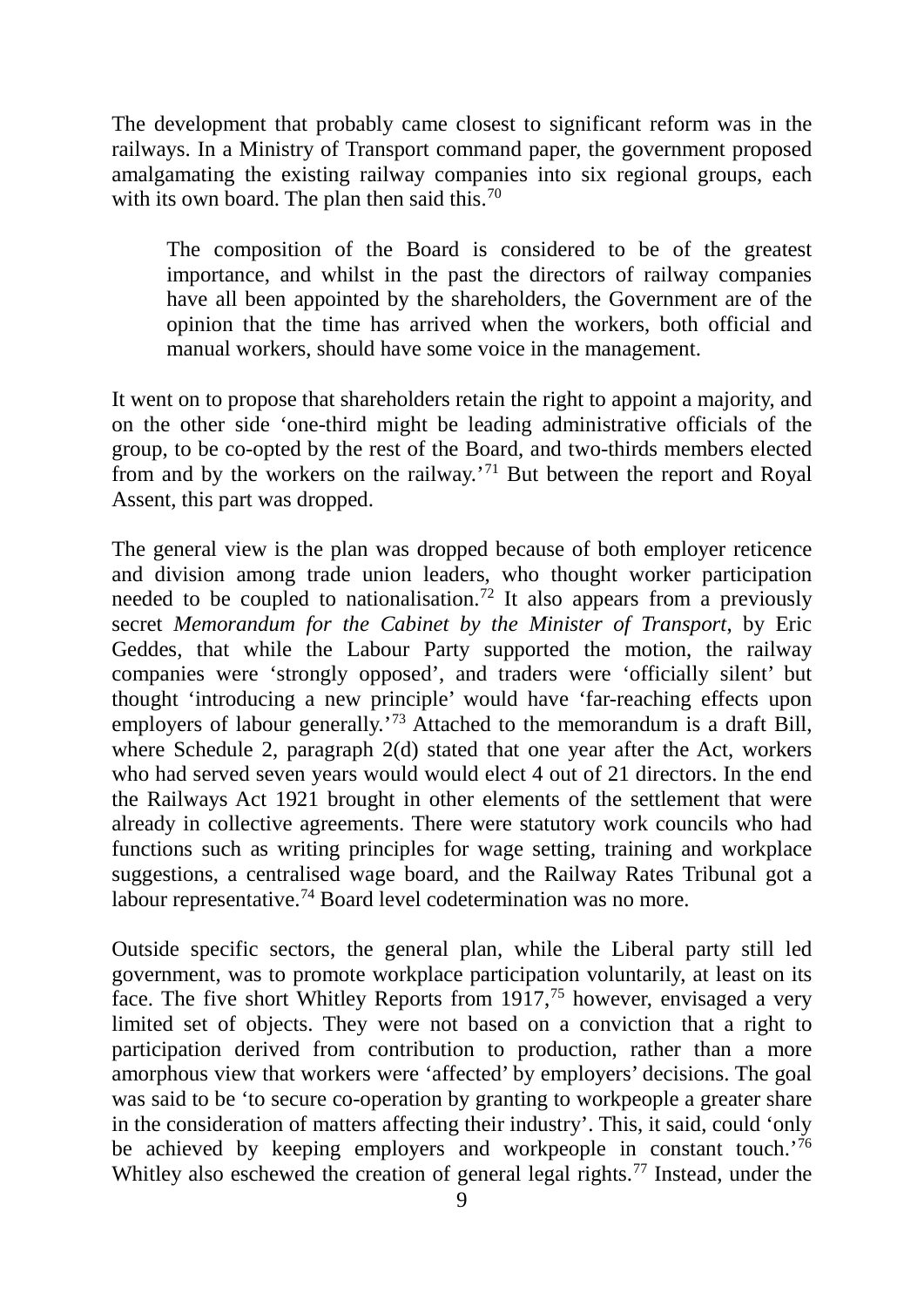Trade Boards Act 1918 sections 1(2) and 4(6), the Minister of Labour could establish 'trade boards' where a sector was not unionised or collective bargaining was inadequate 'for regulating the remuneration of employment'. The aim was to make employers and unions establish Joint Industrial Councils themselves, and if they refused, the Ministry would threaten to fix wages generally. This did not mean changing any company or business' board, nor even requiring councils be elected to assume management functions within a firm. Instead, it was overarching, nationwide committees that were composed of representatives from unions and employers. It was institutionalised collective bargaining.

Whitley's general model of 'voluntarism', backed by the Ministry of Labour's legal power to fix wages, worked so long as the Ministry was active. In the event that was around three years. While Lloyd George remained in office, the Ministry gave considerable assistance to unions to organise the workforce.78 But as it was becoming clear that the Conservative party would win the 1922 election, Sir George Cave chaired a review of the Ministry's activities. Whether or not there was some 'revival of the old class feeling', his Report recommended that the Ministry of Labour be cut. It argued that trade boards had gone beyond their original function, to regulate the sweated trades, and their focus should be reduced only to industries where wages were 'unduly low'.79 Some joint industrial councils survived the 1920s, such as those in wool and building. Some workplaces, voluntarily, kept worker voice in company policy making, particularly on pensions or social programmes.<sup>80</sup> But generally the number of councils, and their power, diminished without the support of the Ministry.<sup>81</sup> People's voice at work fell back on and followed the fortunes of collective bargaining.

Meanwhile, there was a revival of enthusiasm for share based participation. After the War, the House of Lords made its preferences clear, in a decision on expulsion of a union member. In *Amalgamated Society of Carpenters and Joiners v Braithwaite*, a group of workers were expelled from their union for joining a profit-sharing scheme of their employer, Lever Bros Ltd.<sup>82</sup> The union's had rules designed to hinder sham forms of workplace participation, penalising any involvement in 'a co-partnership system when such system makes provision for the operatives holding only a minority of the shares.' Their Lordships reversed a line of cases stating that the courts would not interfere in union affairs, and then inventively construed the union's rules to prevent the expulsion. While declaring that this had no influence upon their decision, Lord Buckmaster noted that the 'right to give and to withhold labour has on certain occasions unfortunately proved to be the only means of obtaining the redress of grievances' and suggested it may well be better if workers and employers' interests were not kept so apart. $83$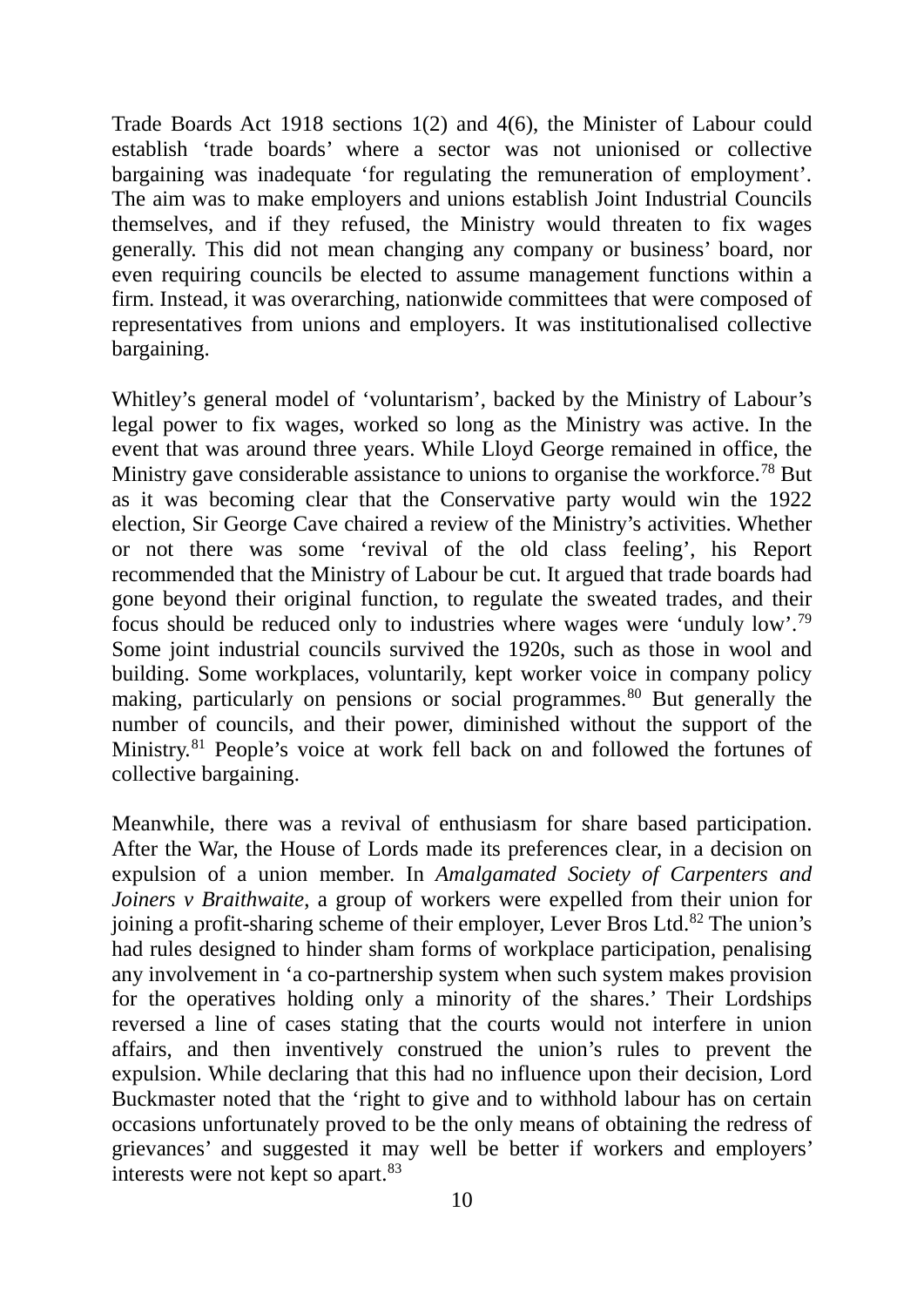Given their rhetoric, it seemed their Lordships supported the various kinds of profit-sharing and co-partnership plans that continually returned to Parliament. The first had been a Companies (Co-partnership) Bill in 1913, proposing that limited liability be contingent on giving workers shares.<sup>84</sup> Members of government continued to be interested, and reviews were conducted on how it might be promoted, knowing full well that share schemes usually led to workers gaining no actual voting rights.85 Bills continued to be proposed through the 1920s and 1930s,<sup>86</sup> and in 1925 an MP called Noel Skelton coined a new term for this set of ideals. He favoured the progress of a 'property owning democracy', originally a reference to real property, but soon generalised in all respects.87 A Liberal industrialist named Alfred Mond caught some attention for a while with his proposals to labour for more partnership and initiatives for share purchase,<sup>88</sup> but it never came to a law.

In contrast, during the same period, Harold Laski, who had been closely involved with the Labour party, had also promoted the policy of giving half a company's board seats to representatives of managers and workers, to 'have equal power with the representatives of invested capital'. He also sought one vote per shareholder, regardless of size of shareholding.<sup>89</sup> This proposal, however, did not seem to square with what one may presume was the more basic aim he expressed, to 'prevent interference with the direction of an industrial enterprise by the loaners thereto of capital.'90 Laski became increasingly controversial within his own party, and was eventually alienated when he remarked that violent overthrow of government might be needed if Labour did not win the 1945 election. The general result, when the first majority Labour government was elected, to win the peace, it was not interested in share schemes nor, it seemed, codetermination.

## **2.3 'What the state has not given...'**

Toward the end of the Second World War the Trades Union Congress and the Labour Party had a common objective to avoid a repeat of the post-World War One policies. First, the view had formed that Joint Industrial Councils had tried to do too much. Instead, the Wages Councils Act 1945 was passed to clarify the focus of councils as applicable to wage negotiations only, while allowing a court to make terms in collective agreements binding on all employers. <sup>91</sup> While collective bargaining remained central it could be said, as did Ernest Bevin, at the Second Reading, that the bedrock of the system was still to be 'the most priceless thing in this country, something which has carried us through the war without loss of our liberties, the great voluntary system of negotiation'.<sup>92</sup>

Second, when Labour was elected in 1945, the Government generalised its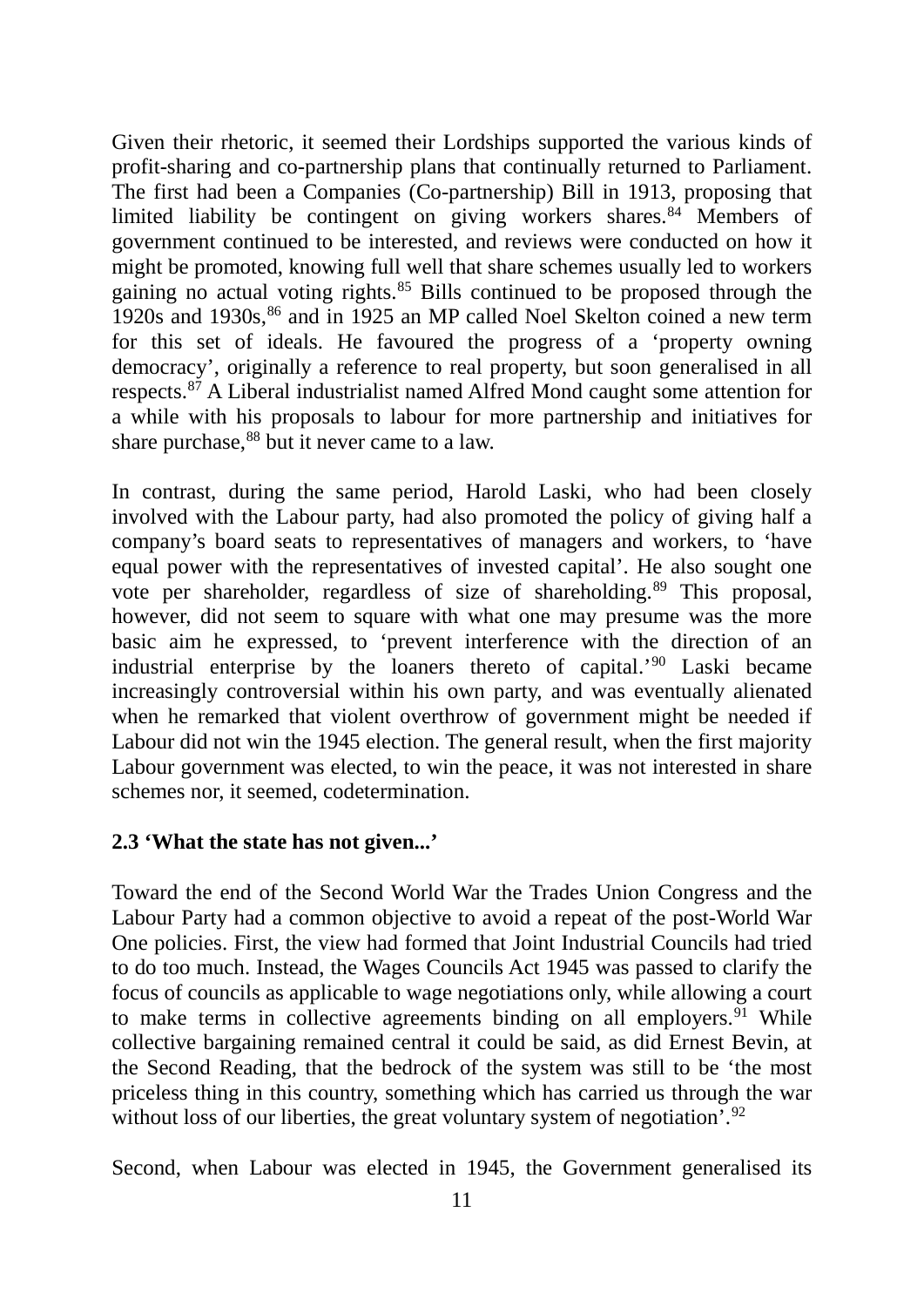nationalisation programme. However, in contrast to the post-World War One developments, worker codetermination was held to be unnecessary. The TUC did in fact argue that workpeople had a right to 'participation in management', but also that boards of nationalised industries should be appointed according to their competence alone, even if union members might well merit strong consideration.93 Thus, the worker participation they envisaged would be channelled through four stages of representation: first from workers through unions, second through the Labour party, third through government, and fourth to the state owned enterprise that was the employer. Without being pushed, the Labour Party leadership was only prepared in the nationalisation legislation to allow references to looking at diverse candidates for directors, including people experienced in 'the organisation of workers', at most.94 So firm was this view that when the gas industry underwent nationalisation, all worker directors were abolished. The 1896 South Metropolitan Gas Company's plan, for one, had continued to allow a minority of employee representatives on the board. The reason for abolition said Minister for Fuel and Power, Hugh Gaitskill, was there were in any event 'actually very few cases' where 'the employees or their representatives take an active part in managing the business.'95

The result was a clearer separation than ever of the sphere of managers from the managed. One of the newest British labour lawyers, Otto Kahn-Freund was firmly supportive. A Berlin Labour Court judge who fled the Nazis, Kahn-Freund believed British labour law should be positively described as a system of 'collective *laissez faire*'. On this view collective agreements were not binding because it was intended by the parties, and so workplace regulation was in its basic components voluntary. Labour law was meant to be more labour than law. This was normatively defensible, thought Kahn-Freund, to preserve union independence from employers, and union autonomy from the state. 'What the State has not given,' said Kahn-Freund, 'the State cannot take away'.96

On the other side, Winston Churchill, in his leadership of the Conservatives, and at the Party conference of 1946 adopted the Skelton slogan of the property owning democracy, together with familiar themes of promoting partnership at work and profit-sharing.<sup>97</sup> After his re-election in 1951, occasional debate continued,98 but no substantive legislation was passed. Union membership was at an all time high, and so if people did have more voice in their workplaces now, it was not because of shares, but collective bargaining. The drawback was the growing discontent with the incidence of industrial stoppage. It threatened to unravel the uneasy post-war consensus, especially as division spread to the Labour Party.<sup>99</sup>

Labour returned to power in 1964, and shortly afterwards the TUC firmed its stance on involvement in management. In its submission to a Royal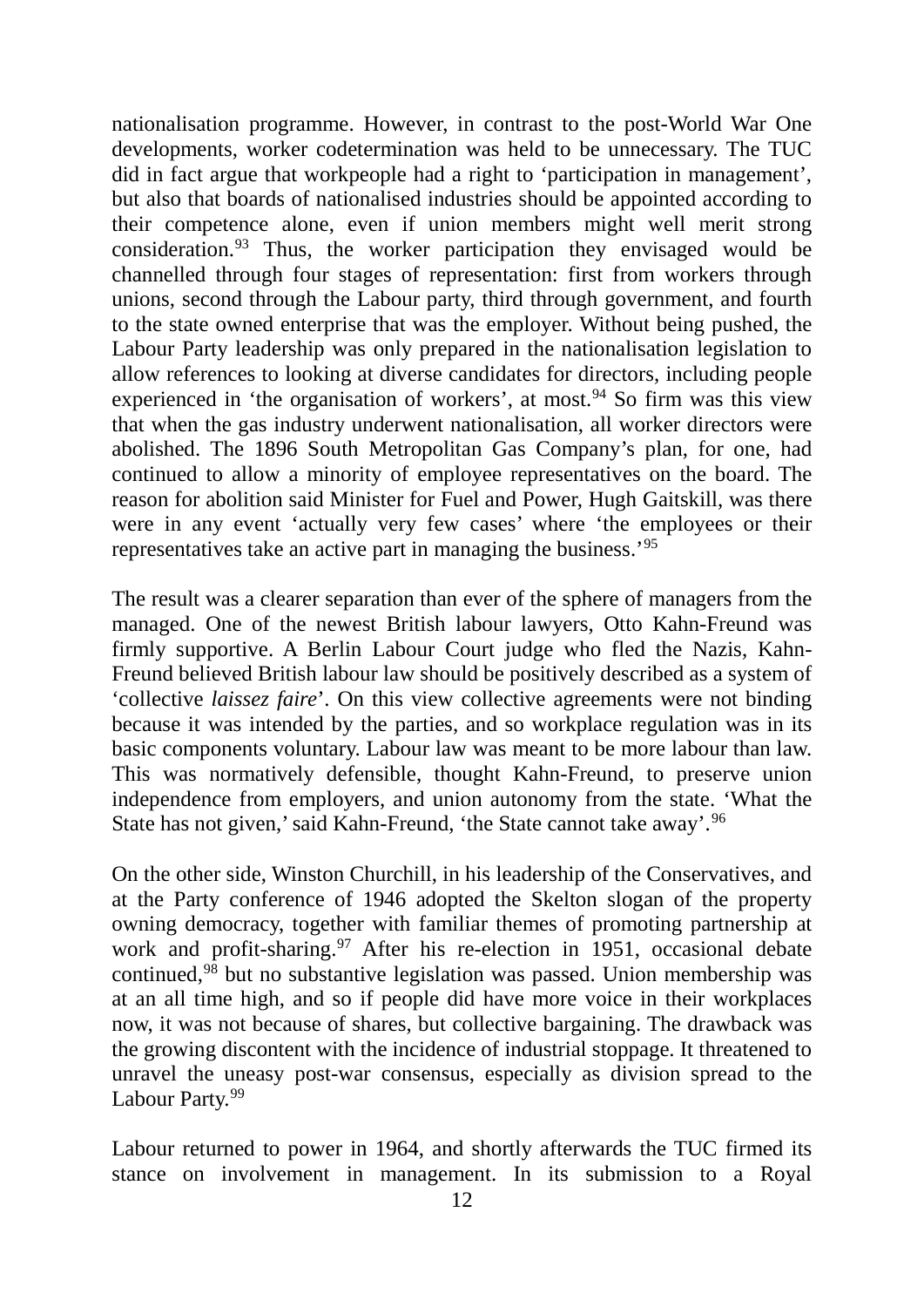Commission on Trade Unions, chaired by Lord Donovan, the TUC suggested that public companies should begin introducing worker directors, and it would be desirable to have discretionary legislation 'to allow companies to make provision' for union representatives on boards of directors.100 While legislation was plainly needed for nationalised bodies, in fact company law required no amendment, unless the goal was to change default rules, make possibilities explicit, or make changes easier. Individual company constitutions ordinarily allowed anybody to be appointed to a board by the existing board. Moreover any company's articles of association could be amended by a 75 per cent vote of shareholders to require, for example, a certain proportion of employee representatives, or indeed a certain portion of votes in the general meeting for workers. Both could be secured by collective agreement. What the TUC's submissions suggest is that although trade unions were reaching an historical high point in their bargaining power and political influence, a culture of avoiding involvement in management constrained action. This was reflected by the Labour Party's own policy document in 1967, which envisaged trade unions being an integrated 'single channel of worker representation'.

The Donovan Report reflected some of the TUC's uncertainty.101 Seven of the twelve members argued they could not recommend worker directors because their duties would conflict with the obligation to promote the success of the company. Though this seems to have been a very misguided understanding of company law,  $102$  the seven added that a worker director might find their situation impossible if he or she had to recommend redundancies, and anyway it would distract from reform of collective bargaining. Otto Kahn-Freund was on the Commission, and probably one if its most influential members. On this issue, he was with a minority, but he only seemed able to voice a reserved endorsement. His view was that worker directors would probably produce no 'immediate and dramatic results' but that experiments were 'desirable' and so they should progress 'on a voluntary basis'.103 The Labour Party's policy mirrored this: though it was silent on private industry, they had committed to worker directors in nationalised industries.<sup>104</sup> By contrast, the Liberal Party had committed to a comprehensive representation system, across the private sector, that would have meant employees had a quarter of votes in a company's general meeting. However, this was linked to a requirement that employees purchased shares: if workers purchased enough shares, seats on a board would be guaranteed.105

The first experiments which took place were in steel.<sup>106</sup> The Iron and Steel Act 1967 expressly allowed worker directors to be installed, in consultation with the government, $107$  and from 1968 the plan was carried through. The model was necessarily consociationalist, so that a director represented workers as a distinct interest group, rather than being elected to represent all interests together.<sup>108</sup> The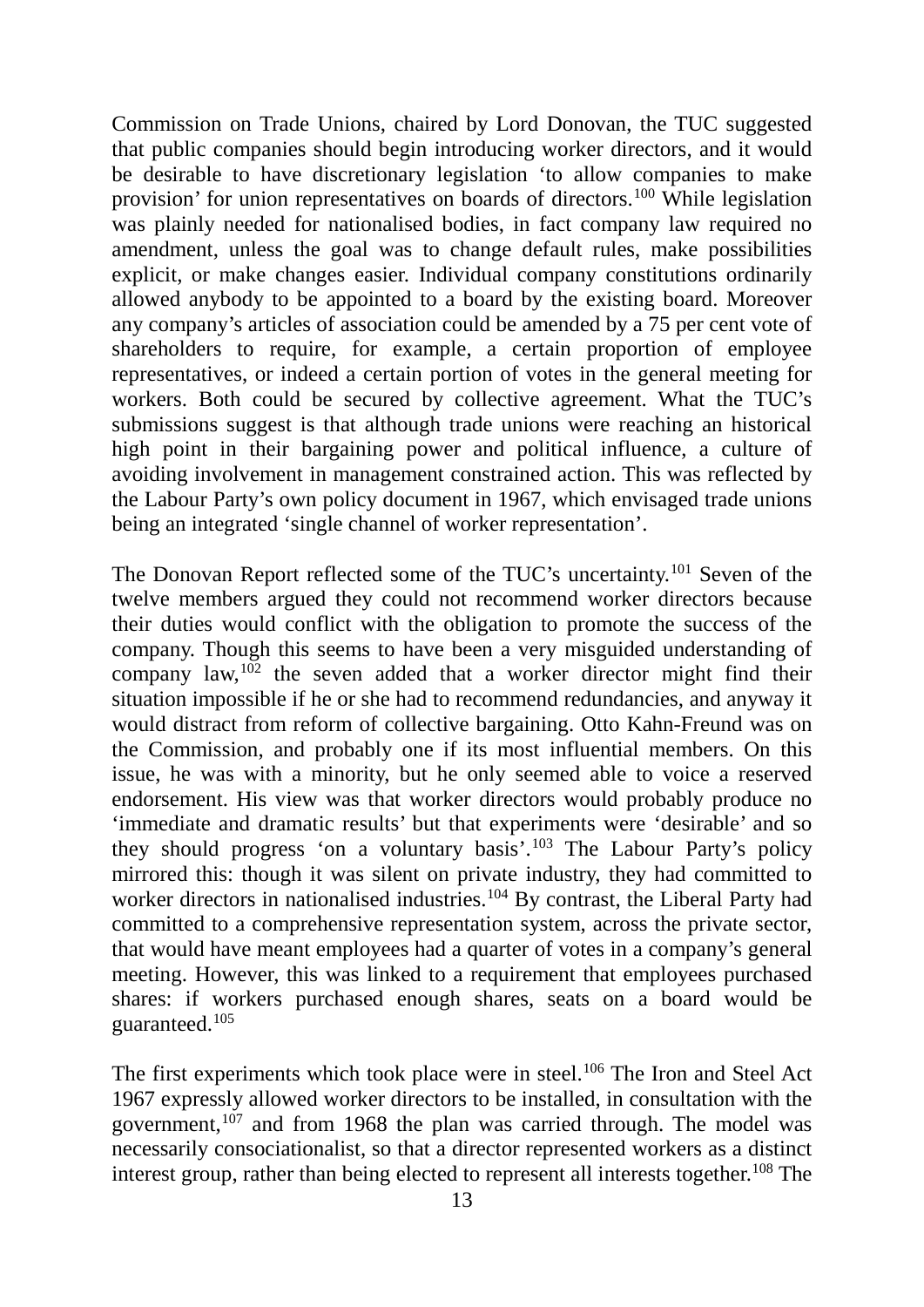TUC provided a shortlist from which the corporation's chairman made a selection, but initially the directors sat merely on divisional boards, not the board of the whole corporation.<sup>109</sup> In 1977 the government appointed six trade unionists to the corporation's main board, though this was still a minority. Experience was mixed, largely because the union nominated directors remained separated from management functions.<sup>110</sup>

Nevertheless, the Industry Act 1975 created a statutory aspiration that the National Enterprise Board, originally envisaged to extend state ownership, would start 'promoting industrial democracy in undertakings which the Board control'.111 A similar statutory aspiration was created for companies falling under British Aerospace and British Shipbuilders when the industries were identified for nationalisation in  $1977$ .<sup>112</sup> One of the effects was that a few managements of the still-private companies instituted their own form of employee participation, in the hope it might stall nationalisation. Inevitably, the actual influence by the employee representatives was restricted in these plans.<sup>113</sup> Little else could came of these vague statutory exhortations in such a short time. Similarly the Post Office Act 1977 enlarged the board that controlled the Royal Mail and Britain's Telecommunications network from twelve to nineteen members, to include seven union representatives.<sup>114</sup> Although this was opposed by the previous directors, it only lasted two years, and the union nominees received little training,<sup>115</sup> their experience appeared harmonious enough to be complimented in the 1979 annual report.<sup>116</sup>

The nationalisation experiments were accompanied by heated debate about a general codetermination programme, which never quite came into effect. The UK's accession to the European Economic Community in 1973 meant it had joined continent-wide discussion about codetermination, at least where social democrat governments were elected.<sup>117</sup> However, leading representatives in the Labour Party seemed to be in two minds about the issue, unsure whether it was a distraction from collective bargaining, or whether any proposal would be enough.118 The Bullock Report proposed to extend union directors to half of every company board, with independent representatives in the middle appointed by government, a  $2x + y$  formula.<sup>119</sup> A Minority Report argued that employee representatives should only sit on a subsidiary board, and that employees be allowed to elect representatives directly, rather than the union choose. The government's response, in its 1978 White Paper, was to instead propose a twotier board structure where unions selected a minority of directors in the supervisory board.<sup>120</sup> The Confederation of British Industry, meanwhile, promised 'unremitting hostility' to union members sitting on boards.121 And indeed, the proposal was not a gradual change.

Where was the support for codetermination among the unions and labour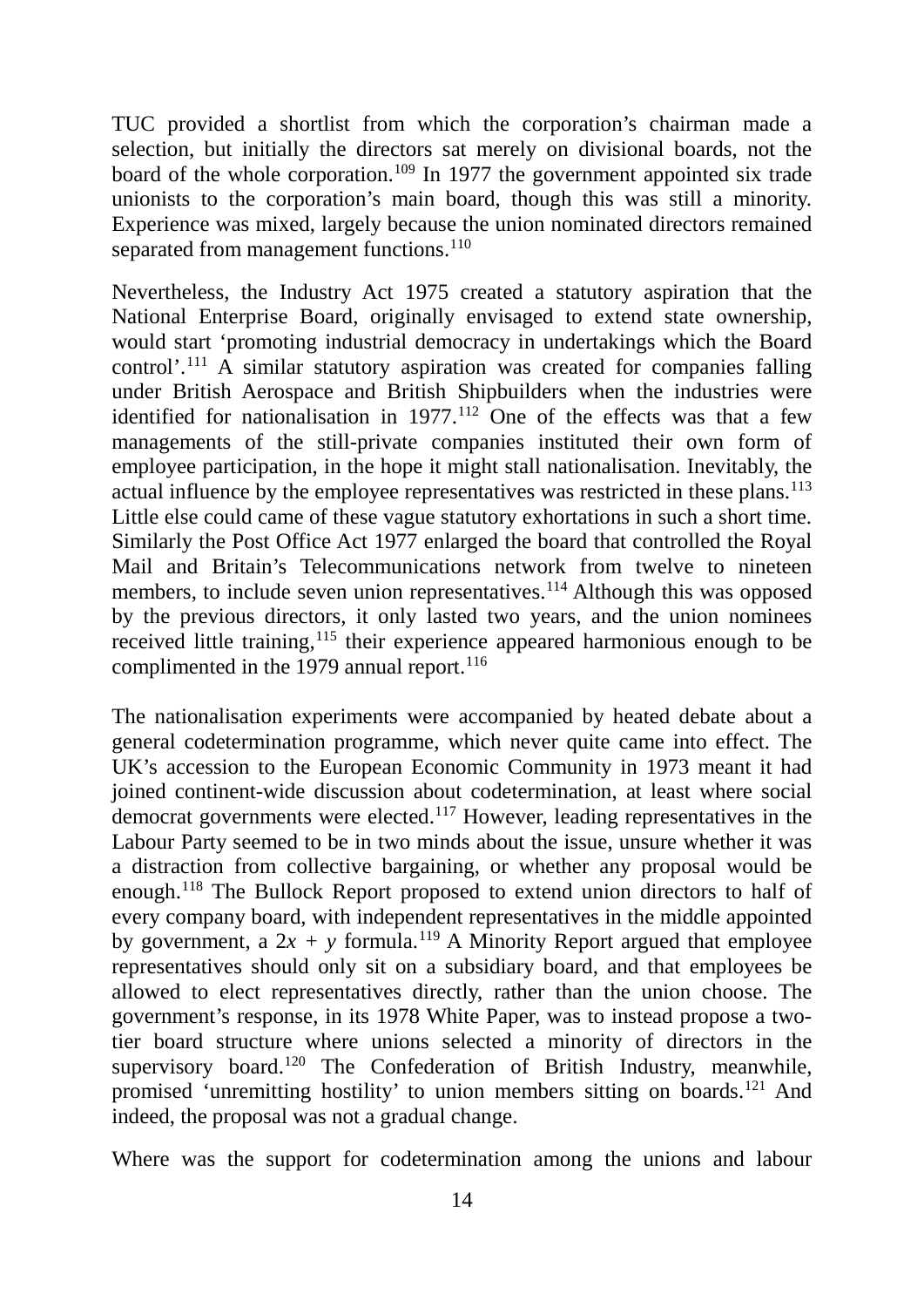lawyers? Most unions were generally supportive, but held strongly to the idea that they should remain the single channel for employee representation. They had a variety of incompatibly personalised views on what the exact structure of boards should be. A number of prominent unions remained opposed to the plans, because the tacitly the plans endorsed the existence of a private sector.<sup>122</sup> Among academics, there were similar splits. On the one hand there was the conviction that codetermination, even on a consociationalist model, was the best way to increase accountability and reduce the numbers of strikes.<sup>123</sup> Kahn-Freund, however, could not bring himself to support the plans. Though 'a personal observation', he could not forget the Weimar Republic's experience with its own 'feeble and half-hearted scheme', noting especially the 'measure of legalism which may be excessive'.124 A scepticism of the law, and a mistrust of management, obscured its positive use as tool for social progress. Added to divisions in the Labour cabinet about the role of unions, and the looming winter of discontent,125 this culture of abstention meant divided support for codetermination in Britain. In the end, 'what the state had not given' the UK was a codetermination law. This did not mean there was nothing the state could take away.

#### **2.4 Sharing success?**

When Margaret Thatcher took power in 1979, experiments with industrial democracy in nationalised industries were ended. The worker directors at the Royal Mail were swiftly retrenched, and the promotion programmes put to a halt.<sup>126</sup> Collective bargaining was also ended for a large majority of UK workers, as ten major pieces of legislation whittled away trade union power and membership. If law reform could achieve so much, the description of UK labour law as a system of collective *laissez faire* did not capture how things worked. When government stopped promoting union membership, and turned hostile, it was clear that the union movement's successes were not solely attributable to independent action in a voluntaristic economy. The two most significant legal changes were the same points, which had divided the Royal Commission of 1869,<sup>127</sup> were abolishing secondary action and the closed shop.<sup>128</sup> There was a reform to company law, that directors should have regard to 'the interests of the company's employees in general, as well as the interests of its members'.129 But this proved unenforceable, a paper duty, not least because it was very difficult to conceive how *ad hoc* court judgments could promote employee-friendly conduct among directors.130

Business, represented by the Institute of Directors appeared to strike a conciliatory tone, that 'employee involvement activities can... result in improved performance, efficiency and competitiveness.'131 However, instead of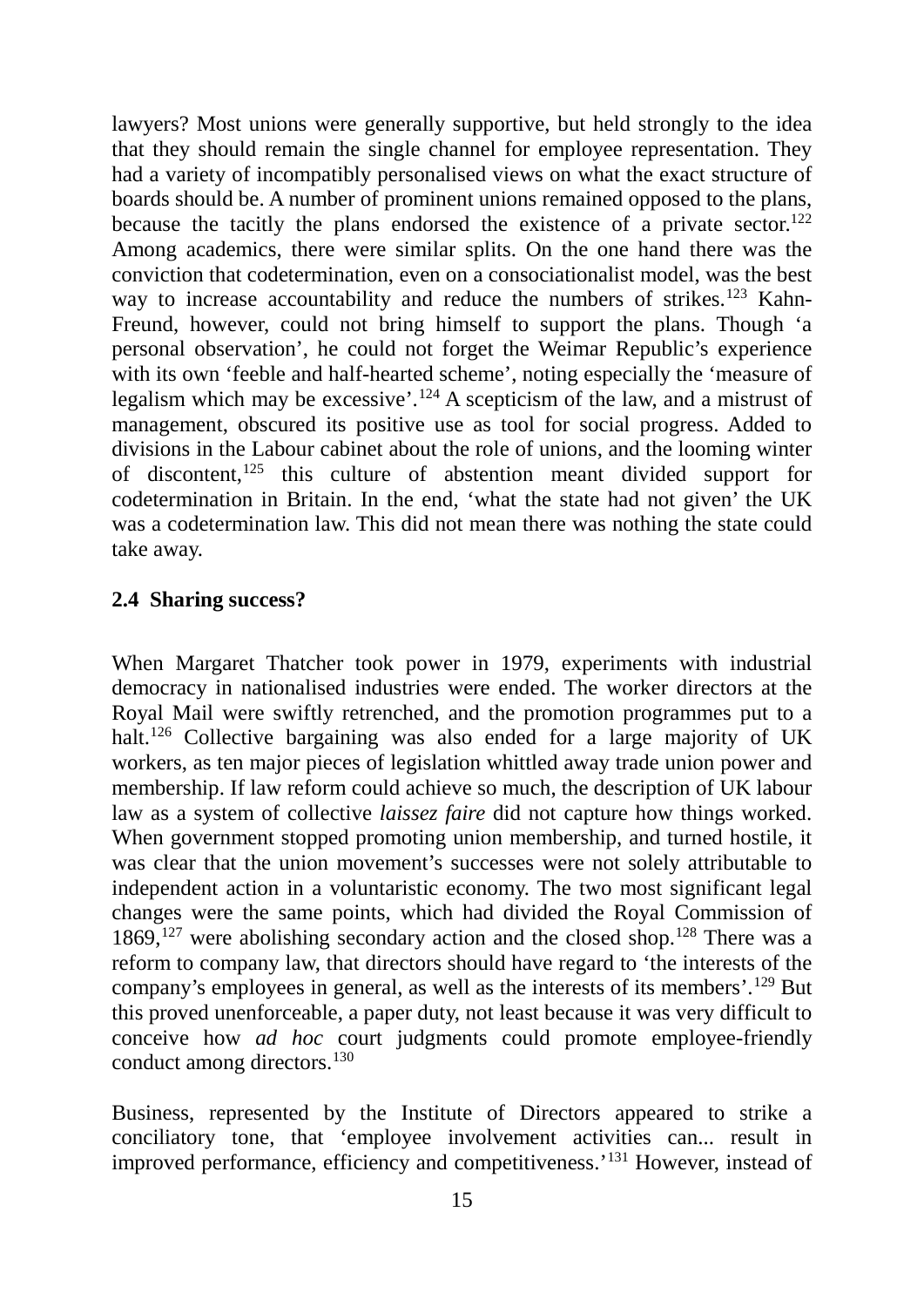genuine employee participation, the government said it was interested in employee 'involvement', that was, $132$ 

the need to encourage increased employee involvement stressing in particular greater consultation and information, and the promotion of share-ownership and profit-sharing.

Indeed, the government's privatisation plans for state owned industry were involved employee share ownership schemes, probably in part to dilute worker opposition. For example, under the Transport Act 1985 the country's buses were privatised, and many councils, especially those with Labour leaderships, instituted share schemes. Giving drivers and bus workers ownership was seen by some councils as a way to protect against asset stripping, and reduction of services or wages.<sup>133</sup> However, in a dramatically short space of time, employees sold on their stakes, and so lost any voice they had, while the owners of shares tended to concentrate.134 On the other hand, during Major's Conservative government, the first steps were taken toward statutory voting rights for people in pension schemes.<sup>135</sup> This codified practices in collective agreements.<sup>136</sup> It resulted from an extensive, and carefully thought through framework by Roy Goode, the country's leading commercial lawyer: pension codetermination was written into law in  $1995$ <sup>137</sup>

Other political parties kept a commitment to employee participation in various forms for a while. The new Social Democrat Party proposed the implementation of worker codetermination in a similar fashion to the White Paper of 1978.<sup>138</sup> while the Labour Party remained committed to board level employee representation throughout the 1980s. In 1985 it said this would make 'A New Britain'.<sup>139</sup> However, in 1994 a new leadership preferred to say, merely, that 'non-executive directors companies should recognise that there are other stakeholders in the future of the company than shareholders.<sup>'140</sup> More attention was given to clause IV of the Labour Party's constitution, redrafted to eliminate the reference to nationalisation.<sup>141</sup> In 1997, one of the new Labour government's first acts was to install a union representative on the board of British Rail,142 and through the EU, the Information and Consultations Directives enabled elected work councils to demand negotiations before major economic changes.<sup>143</sup> These complemented existing laws on health and safety, and collective redundancies.144 But the next step, that work councils might have binding rights to participate on specific issues, was not yet taken. There was also a new Directive on Employee Involvement in European Companies,<sup>145</sup> but any employee involvement would be negotiated from a company's existing position on workplace representation. In the UK private sector that usually meant none, unless trade unions would begin to collectively bargain for votes in corporate governance.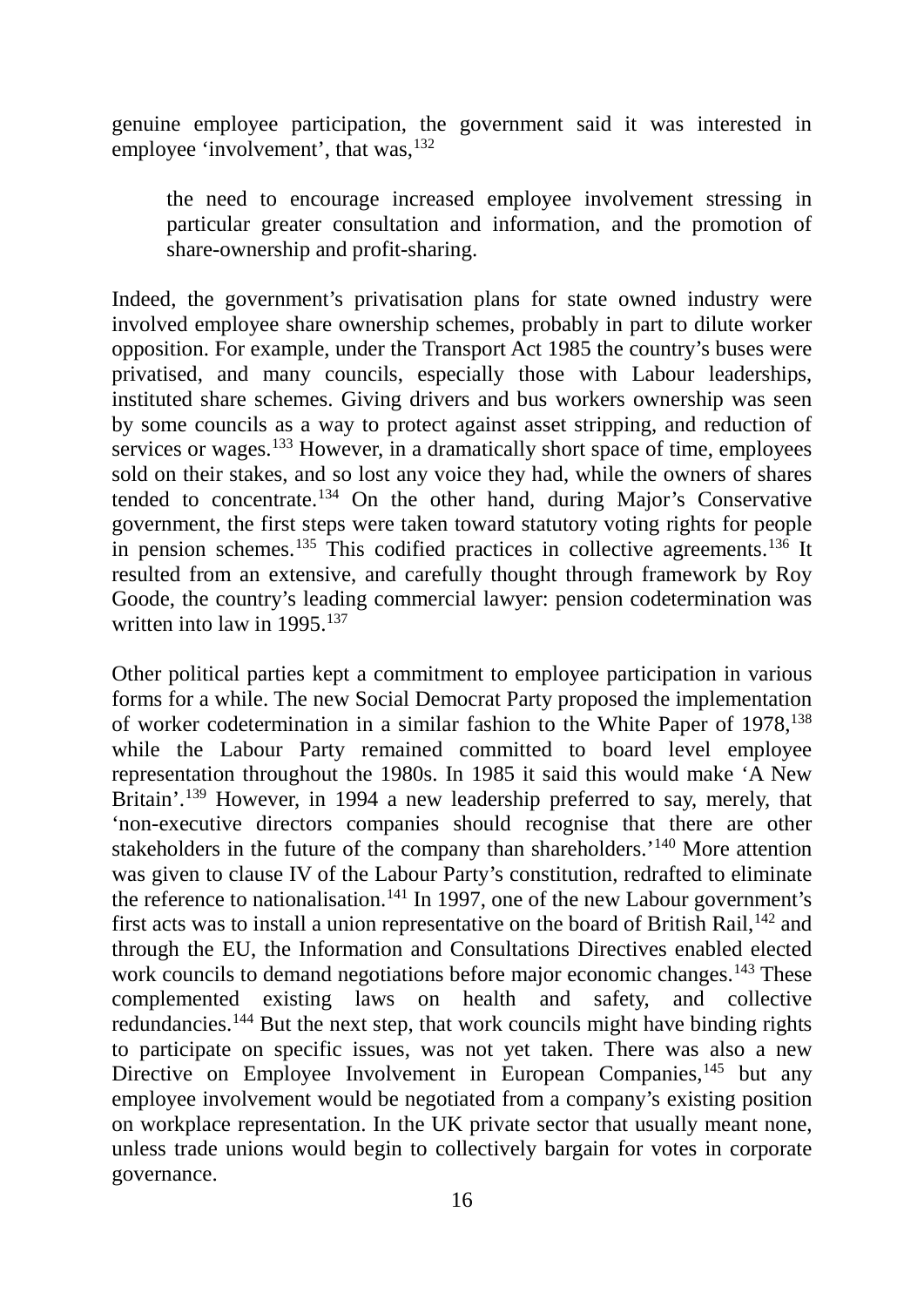After the Conservative led coalition succeeded at the 2010 election, there were three minor developments. First, a general philosophy was summed up in a 2012 government paper, entitled *Sharing Success: The Nuttall Review of Employee Ownership*. 'Employee share ownership,' wrote the author Graeme Nuttall, 'is a great idea.'<sup>146</sup> What did this mean? It would be a priority to promote greater employee share ownership by awareness raising exercises and unspecific deregulatory measures.<sup>147</sup> Second, in the Postal Services Act 2011 the government made clear its intention to sell off at least part of the Royal Mail, and in September 2013 it was announced that part of the shares would be allocated to employees. A deep seated belief, that the appropriate method of participation in the economy was buying shares, seemed to remain. Third, the Growth and Infrastructure Act 2013, section 31, enabled employees to sell rights, in return for company shares, that are unprotected by EU law minima: mainly fair dismissal, paid time off to care for children. Few took this  $up,148$ which seemed to be rational. Less than ten years before, employees at the US energy firm Enron, were encouraged to invest an average of 62.5 per cent of their retirement savings into Enron shares, and lost everything.149 Share schemes are imprudent: lacking diversification, with no guarantee of meaningful voting rights.

On the other hand, in universities the rights of staff to vote in governance was alive as ever. The government briefly announced that it intended to abolish this right, but withdrew its plans after vocal protests by the Universities and College Union.<sup>150</sup> One example of British codetermination endured after all. A new Trades Union Congress leadership had become strongly convinced of the need to 'take up every chance to re-shape economic relationships', with new 'models of corporate governance that empower all stakeholders... worker and union involvement in corporate decision making'.151 At the 2015 general election, a new Labour Party took on the proposal of Lord Wedderburn,<sup>152</sup> and committed to legislation for worker directors on the boards, in director remuneration committees.153 Details aside, it was historically apparent that the labour movement, in politics and unions, had become committed to multiple channels of voice – 'worker and union involvement' – a new constitutional conception of the company. Perhaps most astonishingly, in her bid to become Prime Minister after the 'Brexit' poll, Theresa May pledged the Conservative Party to legislate for worker representation on company boards,<sup>154</sup> and both the Institute of Directors and the Trades Union Congress signalled their endorsements. This suggests Britain had finally stopped 'waiting for a political consensus [for] a fair day's wage through votes at work [to become] central to every government's labour policy.'155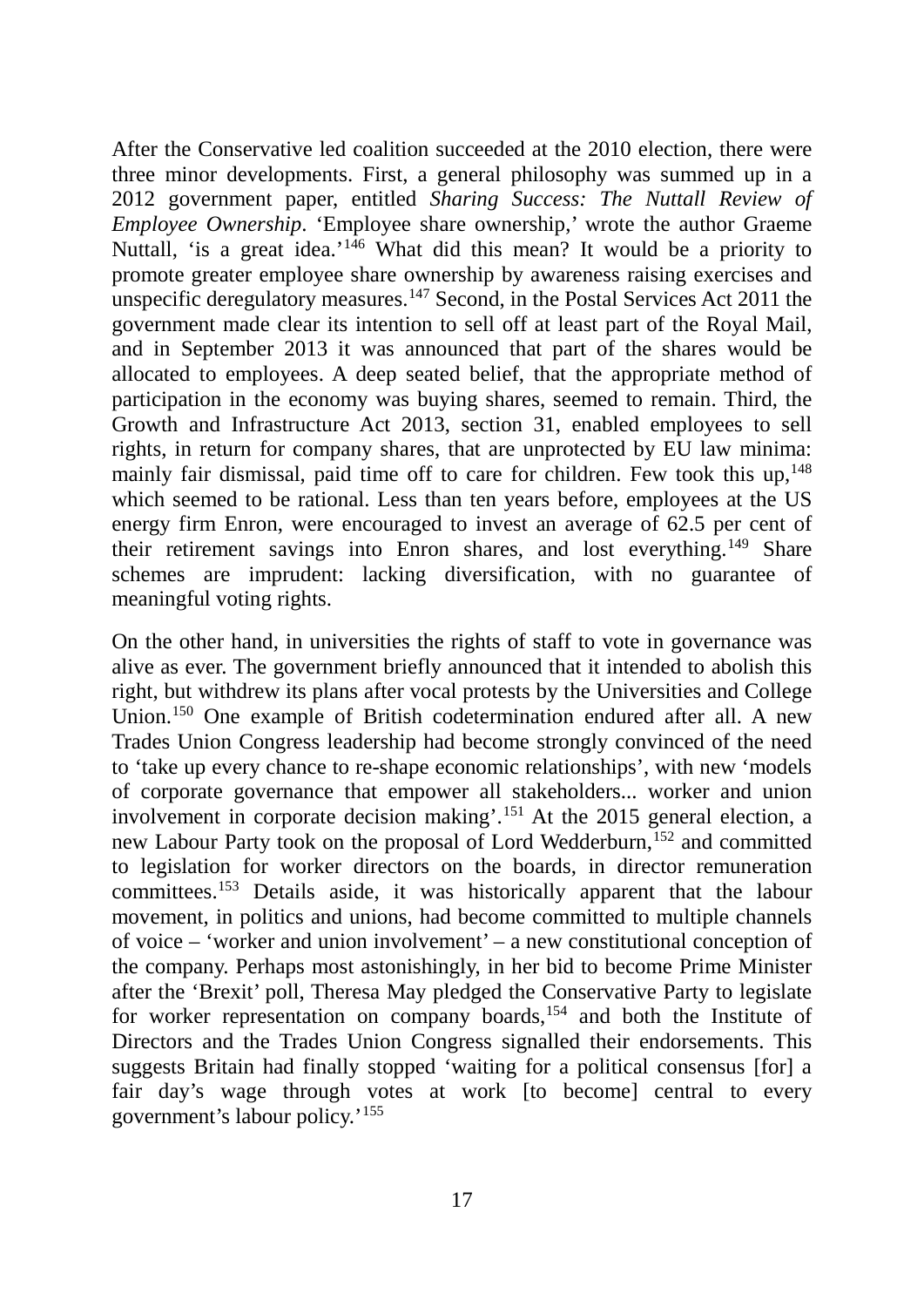## **3. Conclusions**

Does the UK have a 'single channel' for a voice at work, and is it committed to an 'adversarial' conception of the company? No. The stark truth, in most workplaces, is that people's voice at work through the collective bargaining 'channel' has been put on mute. But more than that, the historical evidence shows a single channel narrative is too simple. Throughout the  $20<sup>th</sup>$  century votes at work operated on the ports, in gas, steel, post and buses, spanning private and public enterprises.156 The view that more codetermination has not yet emerged because of a commitment to an adversarial model of companies also seems overstated. Instead, there was uncertainty in the labour movement because of a rival constitutional conception of a company, demanding investment of property for votes. Ironically, the most enduring model of votes at work, as of right, has been at universities: the forgotten governance structures of corporations where people writing most about the 'single channel' worked. As social scientists, we sometimes forget we are, not just observers, but participants.

The question remaining is, in light of the rich history of experiment and debate, are there any significant barriers to a coherent structure for votes at work in Britain? More and more people know that the 'director-centred' model of company law,<sup>157</sup> or 'the "Donald Trump" model of workplace relations',  $158$  is probably the worst of all worlds. But the monopolisation of corporate governance by shareholders is not optimal either.159 The moral argument in favour of hierarchical workplaces usually began with a formalist view that a work relationship is an obligation, not proprietary.<sup>160</sup> Investing property in a company entitled you to a vote. Investing labour in a company did not.<sup>161</sup> But a property-obligation distinction does seem less relevant for claims to workplace participation today, as legal reasoning has shifted toward functional over formal analysis.162 Similarly, the economic theory that investments of capital are more 'at hazard' than investments of labour in insolvency seems very dubious after repeated experience of financial crisis.163 Both investments entail risks of present and future loss, and few people think that the personal and structural risks of unemployment are more benign than losses in a diversified share portfolio.164 The view shareholding institutions should continue to monopolise corporate governance is giving way to a growing moral consensus,  $165$  that anyone who makes a contribution to production should have a proportionate voice.166

Then there is the old 'pro-capital' argument, that votes at work might damage productive efficiency, or hamper enterprise. Sometimes it was said that workers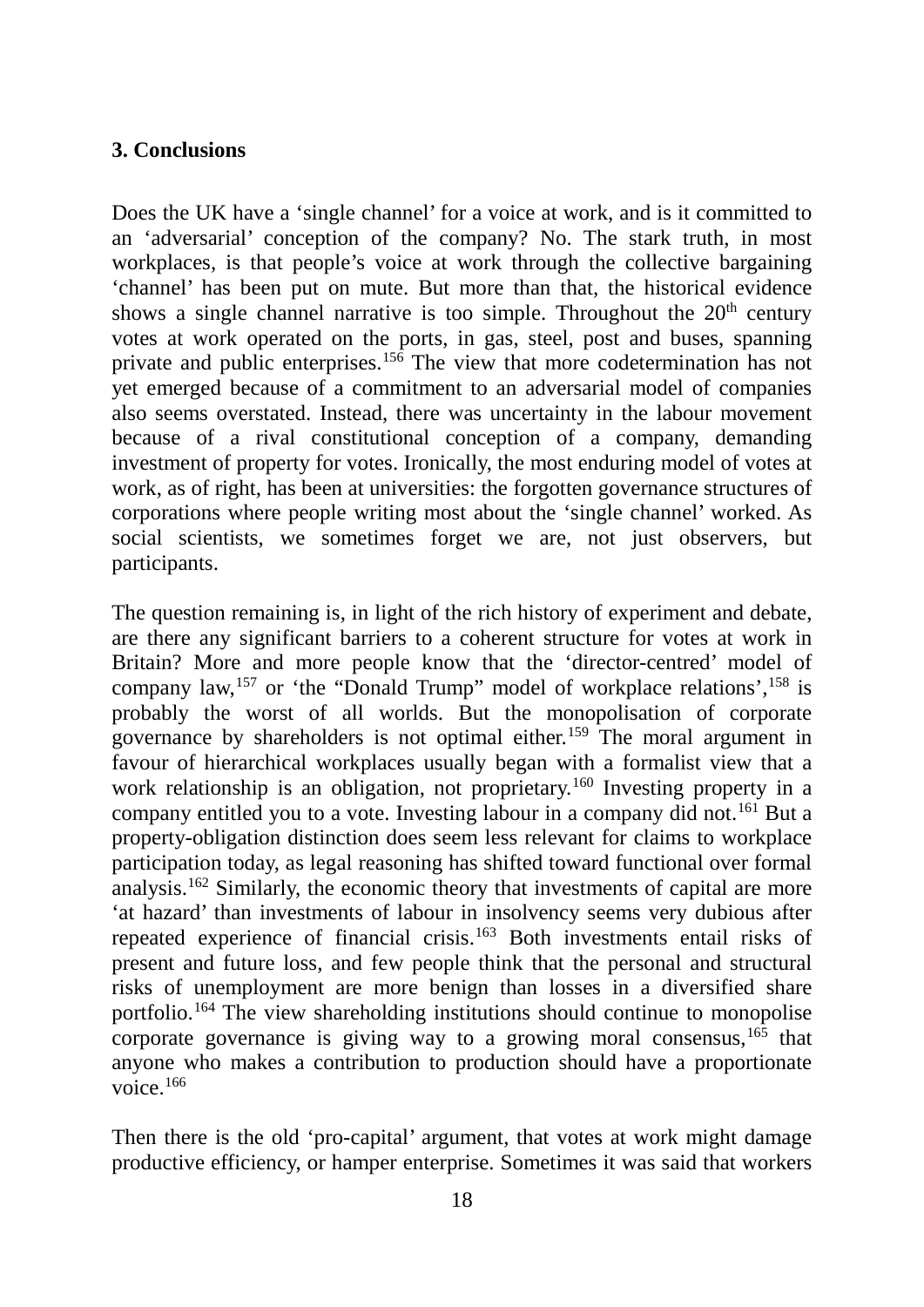are just not expert enough, and sometimes it is said that too many interests on a board will lead to conflict and sclerosis.<sup>167</sup> This contention is tempered by behavioural evidence, qualitative research, and increasingly sophisticated quantitative data on long-run efficiency of workplace participation rights.<sup>168</sup> The counter-proposition – that codetermination damages enterprise – has no credible empirical evidence behind it at all. When everyone is treated fairly, everyone is more productive. Indeed, proportionate voting rights for people at work limits the propensity for managerial agency costs. It prevents those with structurally unequal bargaining power from engaging in 'negligence and profusion' that always exists when some can unjustly enrich themselves from other people's labour. $169$ 

Finally, history shows there was a (supposedly) 'pro-union' argument against votes at work: that it might spell the death of trade unions, either because unionists get into bed with management, or codetermination would operate as a replacement for collective bargaining. These old speculations were always doubtful, because votes at work were themselves a collective bargaining objective: not a substitute but a complement. As general workplace participation laws spread across developed democratic countries, it seems increasingly likely that the labour movement will keeping pushing for collective agreements, and legal codification, to enshrine the right to vote in enterprise constitutions. This is technically simple. A percentage of employee votes can be reserved in annual general meetings, a minimum number of employee representatives can be reserved on a board of directors, or both.<sup>170</sup> In the  $21<sup>st</sup>$  century, the old voluntarist culture is dead, and the arguments for shareholder monopolisation and the 'single channel' have diminished. People want 'democracy and social justice.'<sup>171</sup>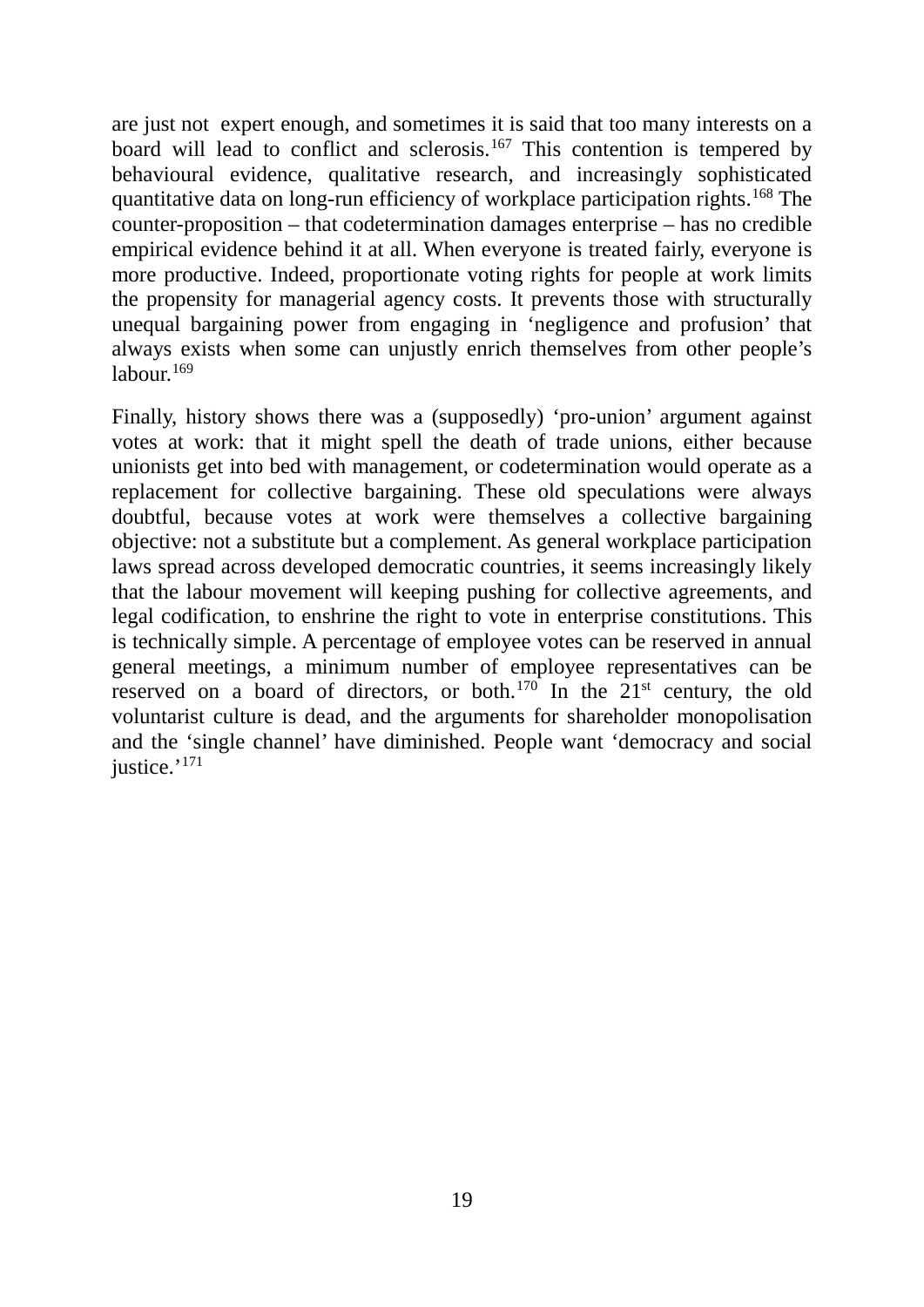# **Notes**

<sup>1</sup> PL Davies and C Kilpatrick, 'UK Worker Representation after Single Channel' (2004) 33 ILJ 121 (not approving).

<sup>2</sup> B Clift, A Gamble and M Harris, 'The Labour Party and the Company' in JE Parkinson, A Gamble and G Kelly, *The Political Economy of the Company* (2000) ch 3, 53-54 and 68.

<sup>3</sup> Labour Party, National Executive Committee, *Industrial Democracy*  (1967).

<sup>4</sup> Alan Bullock, *Report of the committee of inquiry on industrial democracy* (1977) Cmnd 6706.

<sup>5</sup> See *Commission v UK* (1994) [C-382/92,](http://eur-lex.europa.eu/legal-content/EN/TXT/HTML/?uri=CELEX:61992CJ0382&from=EN) [48]-[51] and PL Davies, 'A Challenge to Single Channel?' (1994) 23 ILJ 272, 284, suggesting the Whitley Reports of 1917 established the single channel principle by rejecting consultation rights without unions, though as part  $2(1)$  shows there were many exceptions.

<sup>6</sup> e.g. J Pickard, 'Theresa May vows corporate crackdown on 'privileged few'' [\(10 July 2016\)](https://next.ft.com/content/d80f606e-46b1-11e6-8d68-72e9211e86ab) Financial Times.

<sup>7</sup> The view of Davies (1994) 23 ILJ 272, 277, that the single channel was a 'largely unchallenged principle' is obviously more nuanced, and not the target of debate here. Principles generally admit exceptions.

<sup>8</sup> Labour Party, National Executive Committee, *Industrial Democracy*  (1967).

<sup>9</sup> e.g. P Davies, 'Bullock Report and Employee Participation in Corporate Planning in the U.K.' (1978) 3(1) Journal of Comparative Corporate Law and Securities Regulation 245, 253.

<sup>10</sup> e.g. Oxford University Act 1854 [ss 16 and 21,](http://www.legislation.gov.uk/ukpga/Vict/17-18/81/section/21) Cambridge University Act 1856 [ss 5-51,](http://www.legislation.gov.uk/ukpga/Vict/19-20/88/crossheading/constitution-of-the-university) *Memorandum and Articles of Association of the London School of Economics and Political Science*, art 10.5, Statutes of the University of Warwick, Charter and Statutes, Second Schedule 1, [para 12,](https://www2.warwick.ac.uk/services/gov/calendar/section2/charterstatutes/secondschedule/) etc.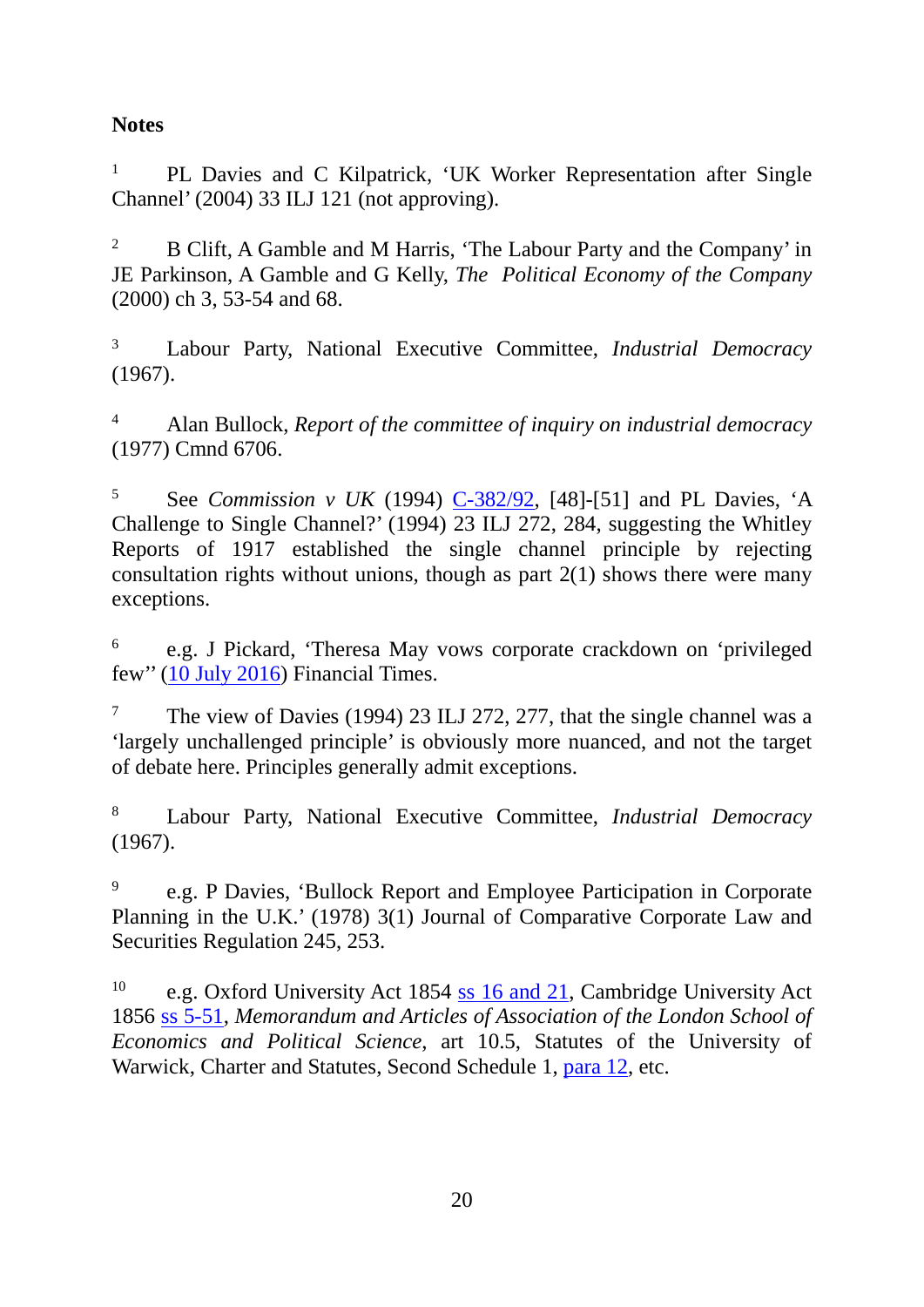<sup>11</sup> Port of London Act 1908 s  $1(7)$ , preceding the German Aufsichtsratsgesetz 1922, or in the US, in Massachusetts, An Act to enable manufacturing corporations to provide for the representation of their employees on the board of directors (3 April 1919) Chap. 0070.

<sup>12</sup> Pensions Act 2004 ss 241-243, following Roy Goode, *Pension Law Reform* (1993) Cm 2342, para 4.5.19, 'however scrupulous the employer may be, there is no substitute for the discipline of another voice in the decisionmaking process, who can ensure that the employer-appointed trustees do not allow themselves, consciously or unconsciously, to be unduly influenced by the wishes and concerns of the employer.'

<sup>13</sup> To give just three examples, a Conservative government introduced the South Metropolitan Gas Act 1896. The Liberal Party had an official codetermination policy with *The Report of the Industrial Partnership Committee: Partners at Work* (1968), and the Labour Party commissioned the *Report of the committee of inquiry on industrial democracy* (1977) Cmnd 6706. Details of all are discussed below.

<sup>14</sup> e.g. R Owen, *The crisis: and national co-operative trades' union gazette* (11 January 1834) vol III, no 20. See generally R Miliband, 'The Politics of Robert Owen' (1954) 15(4) Journal of the History of Ideas 233. Owen believed in 'mutual confidence and kindness' between employee and employe. Even as the first trade union confederation leader he was sceptical of 'petty proceedings about strikes for wages'.

<sup>15</sup> Clift, Gamble and Harris (2000) ch 3, 81

<sup>16</sup> See DBIS, *Trade Union Membership 2014: Statistical Bulletin* [\(June](https://www.gov.uk/government/uploads/system/uploads/attachment_data/file/431564/Trade_Union_Membership_Statistics_2014.pdf)  [2015\)](https://www.gov.uk/government/uploads/system/uploads/attachment_data/file/431564/Trade_Union_Membership_Statistics_2014.pdf) 34, Table 1.1.

<sup>17</sup> In private companies, 16 out of 28 EU member states have codetermination laws. Belgium, Cyprus, Estonia, Italy, Latvia, Lithuania, Romania, and the UK had no general law. Greece, Malta, Spain, Portugal and Ireland had it in the public sector. France, Luxembourg, Netherlands, Slovakia and Croatia had under one third in private companies (sometimes voluntary) depending on size. Germany has sub-parity codetermination on supervisory boards. Austria, Czech Republic, Denmark, Hungary, and Slovenia fix one third of boards (some supervisory, some unitary). Sweden, Poland, Bulgaria and Finland have codetermination of around a third of board members (depending again on size).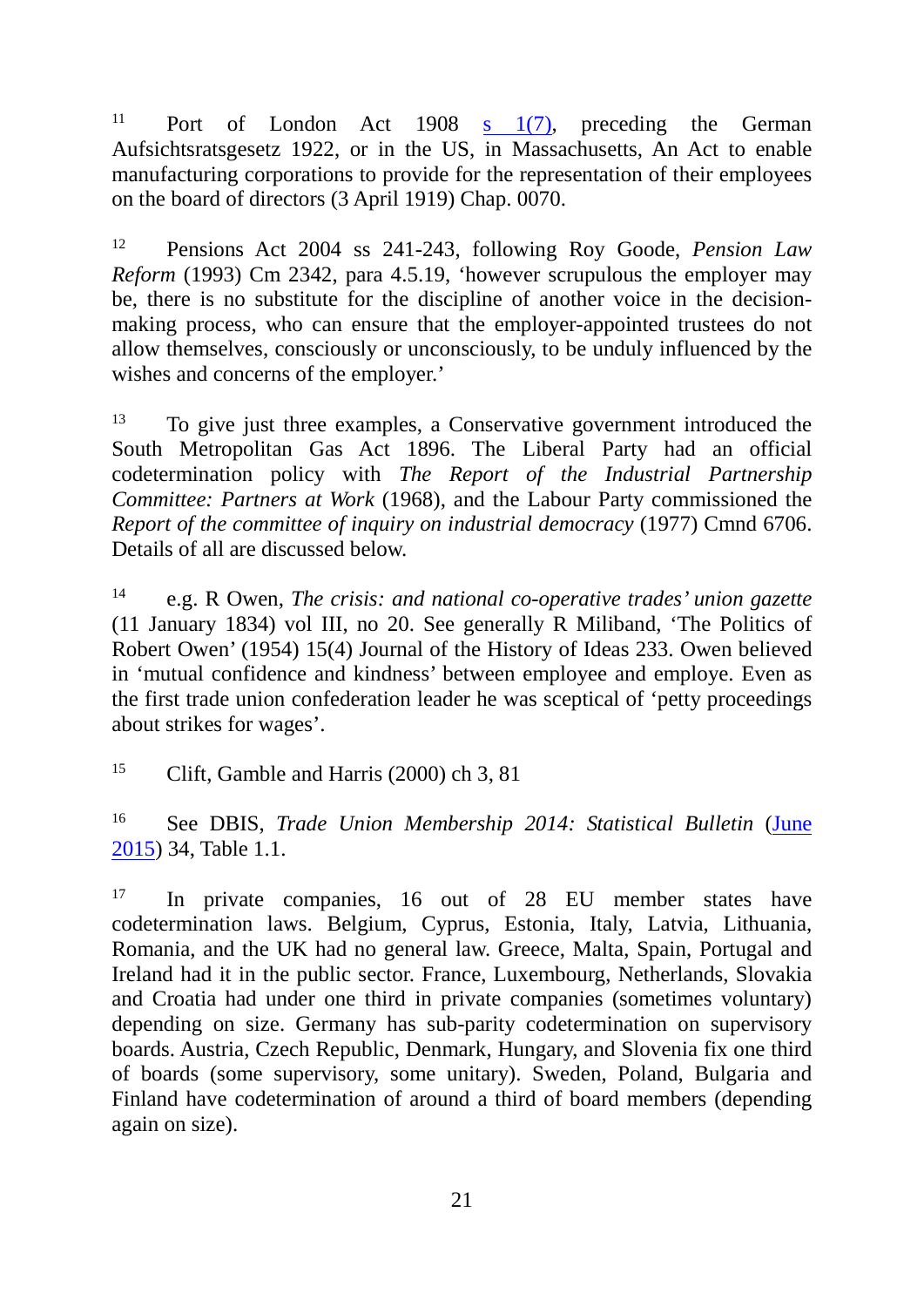<sup>18</sup> On pension codetermination in the UK, see E McGaughey, *Participation in Corporate Governance* [\(2014\)](http://papers.ssrn.com/sol3/papers.cfm?abstract_id=2593904) ch 6(1)(b) and see E McGaughey, 'The Codetermination Bargains: The History of German Corporate and Labour Law' (2016) [23\(1\) Columbia Journal of European Law,](http://papers.ssrn.com/sol3/papers.cfm?abstract_id=2579932) forthcoming.

<sup>19</sup> Oxford University Commission, *Report of Her Majesty's Commissioners appointed to inquire into State, Discipline, Studies and Revenues of University and Colleges of Oxford* [\(1852\)](https://archive.org/stream/cu31924030614741#page/n41/mode/2up) 8. See also P Searby, *A History of the University of Cambridge: Volume III, 1750-1870* (1997) 518-23 and 530-533, on the parallel report aiming to end the 'contradictory elements of democracy, anarchy, and oligarchic centralism'.

<sup>20</sup> Oxford University Commission  $(1852)$  7.

<sup>21</sup> Oxford University Act 1854 [ss 16 and 21](http://www.legislation.gov.uk/ukpga/Vict/17-18/81/section/21) and Cambridge University Act 1856 [ss 5-51.](http://www.legislation.gov.uk/ukpga/Vict/19-20/88/crossheading/constitution-of-the-university)

<sup>22</sup> e.g. Education Reform Act 1988 ss 124A, 125 and Sch 7A, para 3 and see an example in the *Memorandum and Articles of Association of the London School of Economics and Political Science*, art 10.5.

<sup>23</sup> eg *Springhead Spinning Co v Riley* (1868) LR 5 Eq 551, held that an injunction could be granted against a strike because, per Mallins VC, 558, 'The jurisdiction of this Court is to protect property'.

<sup>24</sup> Representation of the People Act 1867 ss 4-6. The Great Reform Act 1832 (2&3 Will IV, c 45) had started the process by standardising voting rules across the country and eliminating the boroughs rules which were too small.

<sup>25</sup> See the Companies Act 1862, Table A, art 44, referring to 'Every member shall have one vote for every share up to ten...' The previous Joint Stock Companies Act 1856, Table B, art 38, said explicitly the 'shareholder shall have one vote for every share'...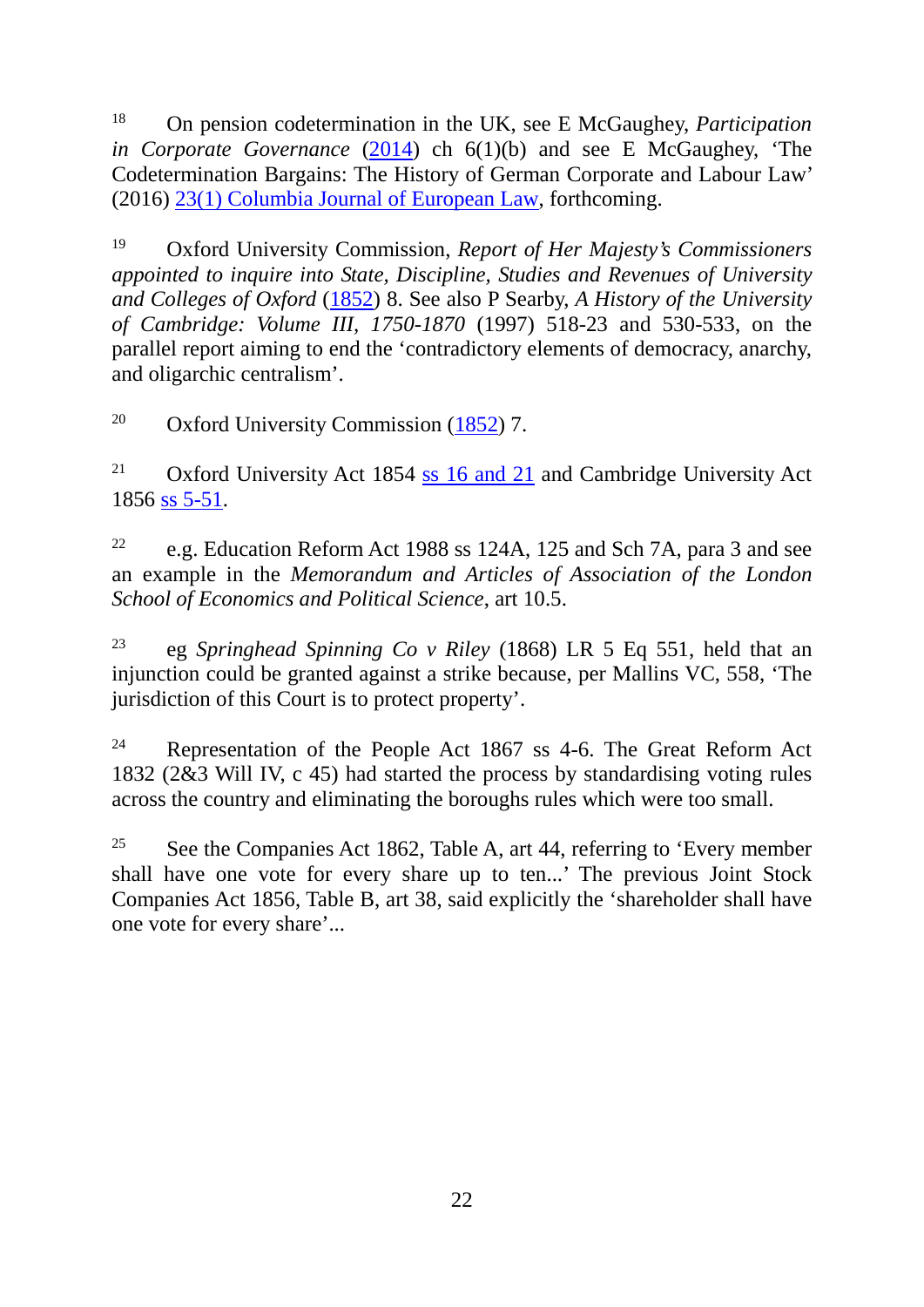<sup>26</sup> Robert Lowe MP, Third Reading of Second Reform Bill, Hansard HC Debs (15 July 1867) col 1546, 'the elite of the working classes you are so fond of, are members of trades unions... founded on principles of the most grinding tyranny not so much against masters as against each other.... it was only necessary that you should give them the franchise, to make those trades unions the most dangerous political agencies that could be conceived'. J Micklethwait and M Wooldridge, *The Company* (2003) ch 3, call Lowe the 'the father of modern company law'.

<sup>27</sup> e.g. *Pender v Lushington* (1877) 6 Ch D 70, per Lord Jessel MR, 'you shall record my vote, as that is a right of property belonging to my interest in this company...'

<sup>28</sup> JS Mill, *Principles of Political Economy* (1848) Book V, ch IX, §5 .

<sup>29</sup> Mill (1848) Book IV, ch 7,  $\S4$ , 'the relation of masters and work-people will be gradually superseded by partnership, in one of two forms: in some cases, association of the labourers with the capitalist; in others, and perhaps finally in all, association of labourers among themselves.'

<sup>30</sup> JS Mill, *Thornton on Labour and Its Claims* (1869)

<sup>31</sup> HC Briggs, 'To the workmen employed at the Whitwood and Methley Junction Collieries' (1865) LSE Selected Pamphlets, 1-2.

<sup>32</sup> DF Schloss, *Methods of Industrial Remuneration* (3rd edn 1898) 282

<sup>33</sup> S Webb and B Webb, *A History of Trade Unionism* (Longmans 1920) 403

<sup>34</sup> His view of the scheme is recorded in Sir G Livesey, *Paper on the profitsharing scheme of the South Metropolitan Gas Company, its history and results* (Co-Partnership Conference of the Labour Association at Newcastle-on-Tyne, October 14th, 1899)

<sup>35</sup> South Metropolitan Gas Act 1896 s 19, with over £40,000 of investment, workers could elect one, and then up to three directors, depending on how many ordinary shares were purchased.

<sup>36</sup> The Commercial Gas Company and the South Sub-urban Gas Company ran similar schemes until the Gas Act 1948.

<sup>37</sup> JS Mill, *Principles of Political Economy* ( $7<sup>th</sup>$  edn 1909) Book IV, ch 7, §5, para 20.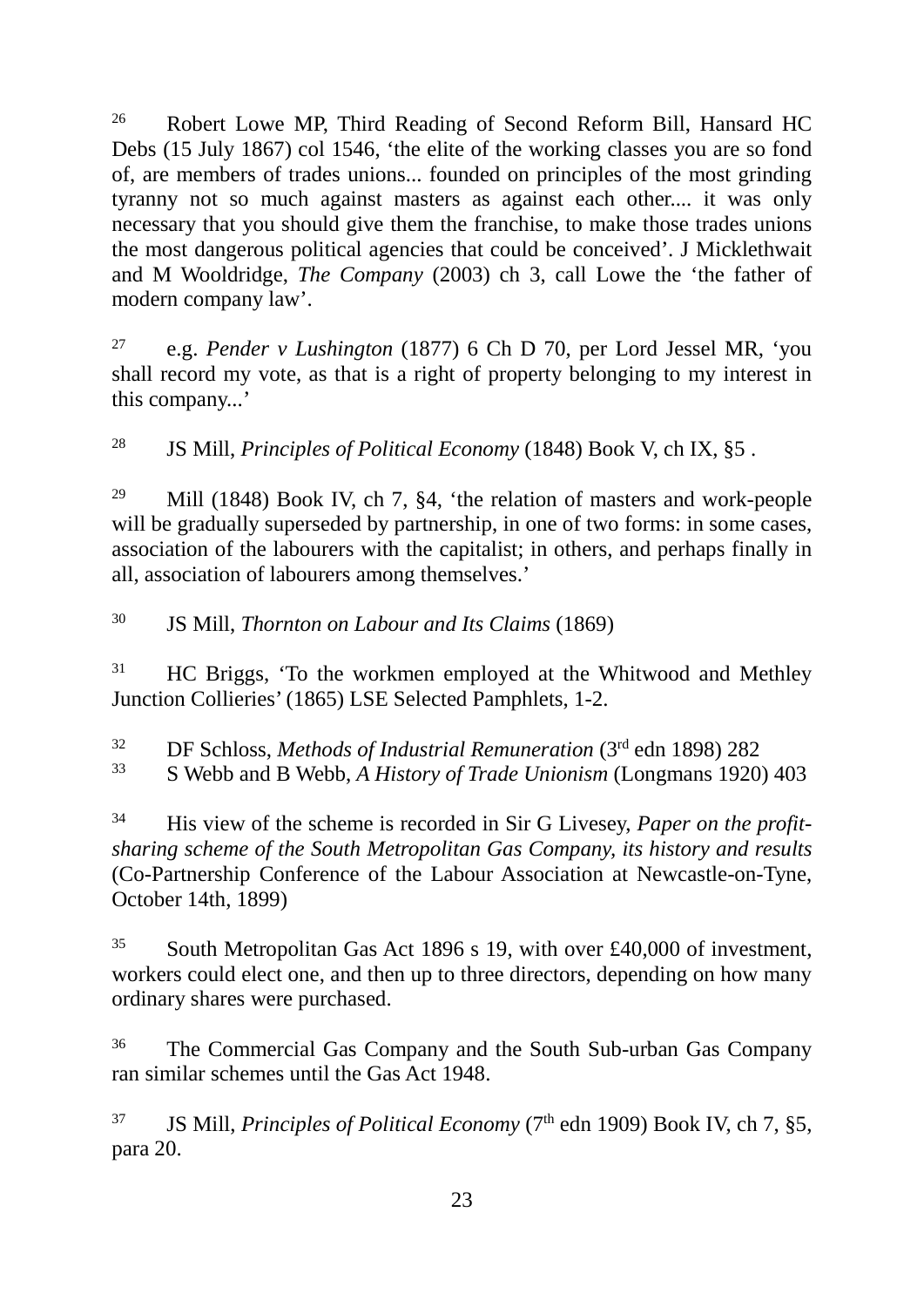<sup>38</sup> W Churchill, *Speech at Claverton Manor* (26 July 1897) extracted in M Gilbert, *Winston S. Churchill: Youth, 1874-1900, pt. 2. 1896-1900* (Heinemann 1966) 772.

<sup>39</sup> See Trustee Act 2000 s 4(3)(b). Investment in 20 companies allows 95% of the diversification benefits of a full index portfolio, and 100 companies 99%, see RA Brealey and SC Myers, *Principles of Corporate Finance* (3rd edn 1988) 156.

<sup>40</sup> S Webb and B Webb, *A History of Trade Unionism* (Longmans 1920) 653.

<sup>41</sup> *Taff Vale Railway Co v Amalgamated Society of Railway Servants* [1901] AC 426, cf *Allen v Flood* [1898] AC 1.

<sup>42</sup> *Calendar for the London School of Economics and Political Science at London University* (1895-1896) LSE Archives, LSE/Unregistered/ 27/5. These show a course in 'Commercial and Industrial Law' taught by JEC Munro from 1895, and from 1896 there was 'Problems of Trade Unionism' taught by Sidney Webb. In 1899, a course called 'Problems of Trade Unionism and Factories Legislation' was taught by Beatrice Webb.

<sup>43</sup> *Royal Commission on Labour* (1891-1892) C 7603 and S Webb and B Webb, *A History of Trade Unionism* (Longmans 1920) 650, 'we find from beginning to end absolutely no claim, and even no suggestion, that the trade union should participate in the direction of industry, otherwise than arranging with the employers the conditions of the wage-earner's working life.'

44 S Webb and B Webb, 'Cooperative Production and Profit Sharing' (Special Supplements 1914-1915) New Statesman.

<sup>45</sup> S Webb and B Webb, *Industrial Democracy* (1926) 822

<sup>46</sup> S Webb and B Webb, *Industrial Democracy* (1926) 818-820

<sup>47</sup> See also, S Webb and B Webb, *The History of Trade Unionism* (1920) 17, 'direction and control... are the special functions of the entrepreneur.'

<sup>48</sup> The collection put together by W Milne-Bailey, *Trade Union documents* (Bell 1929) has been invaluable.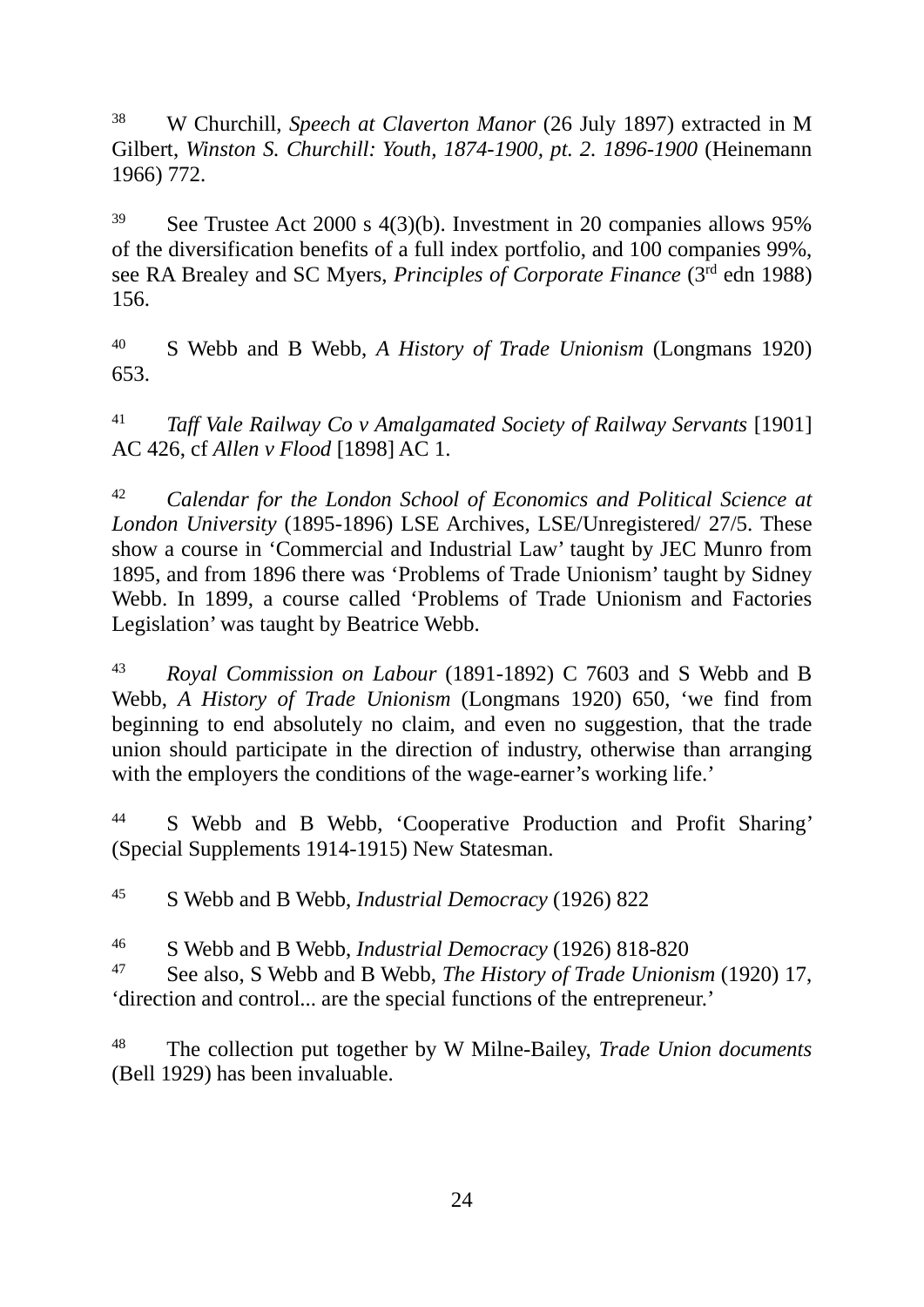<sup>49</sup> Coal Mines Regulation Act 1887 ss 13 and 14. See also Coal Mines (Check Weigher) Act 1894 s 1 (offence to interfere with appointment of a check weigher), Coal Mines (Weighing of Minerals) Act 1905 s 1 (checkweigher cannot be removed except by a ballot of those who appointed) and Coal Mines Act 1911 s 16 (inspectors).

 $50$  Port of London Act 1908 s 1(7)

<sup>51</sup> See his remarks at the Second Reading, Port of London Bill, Hansard HC Debs (6 May 1908) vol 188, [cols 330-331](http://hansard.millbanksystems.com/commons/1908/may/06/port-of-london-bill#column_330)

<sup>52</sup> HC Debs (23 July 1908) vol 193, cols 342-3

<sup>53</sup> Naval and Military War Pensions Act 1915 s 2(2)

<sup>54</sup> S Webb and B Webb, *The History of Trade Unionism* (1920) 760, Appendix VIII, The Relationship of Trade Unionism to the Government of Industry. 'In 1920, after nearly a quarter of a century of further experience and consideration, we should, in some respects, put this differently. The growth, among all classes, and especially among the manual workers and the technicians, of what we may call corporate self-consciousness and public spirit, and the diffusion of education coupled with further discoveries in the technique of democratic institutions would lead us today to include, and even to put in the forefront, certain additional suggestions...'.

<sup>55</sup> S Webb and B Webb, *The History of Trade Unionism* (1920) 760, 'It is a real social gain that the General Secretary of the Swiss Railwaymen's Trade Union should sit as one of the five members of the supreme governing board of the Swiss railway administration. We ourselves look for the admission of nominees of the manual workers, as well as of the technicians, upon the executive boards and committees, on terms of complete equality with the other members, in all publicly owned industries and services...'.

<sup>56</sup> S Webb and B Webb, *The History of Trade Unionism* (1920) 761

<sup>57</sup> Their ideas at the time are found in S Webb and B Webb, *A constitution for the socialist commonwealth of Great Britain* (1920) reviewed by JR Commons, 'The Webbs' Constitution for the Socialist Commonwealth' (1921) 11(1) American Economic Review 82.

<sup>58</sup> The vote was only equalised by the Representation of the People (Equal Franchise) Act 1928.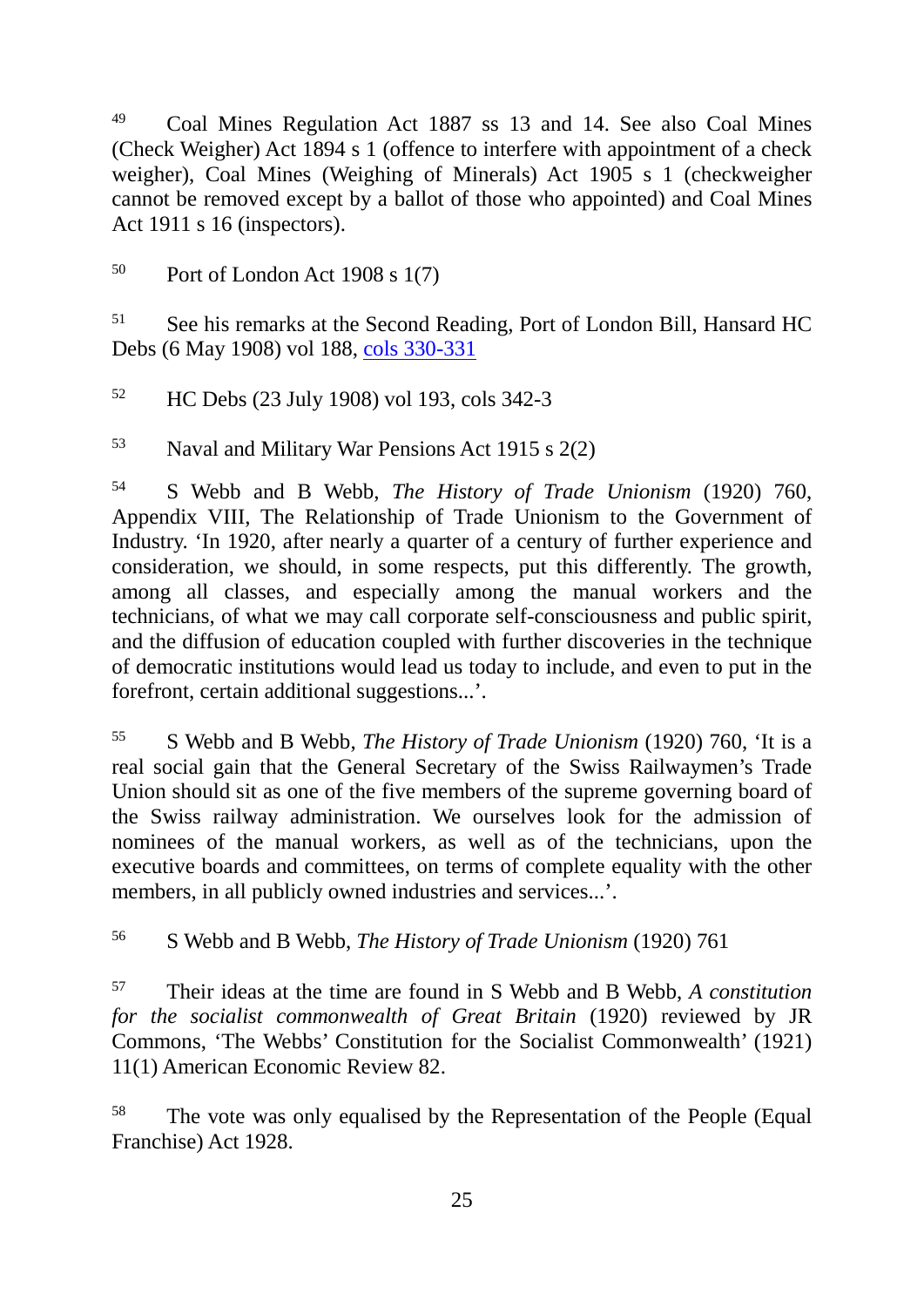<sup>59</sup> Hansard HC Debs (21 May 1917) vol 94, col 2135. Between this and 1867, the Representation of the People Act 1884 had extended the vote to around two thirds of men. It was not until the Representation of the People Act 1928 that women could vote at the same age as men.

<sup>60</sup> Coal Industry Commission Act 1919 s 1(f)

<sup>61</sup> Coal Industry Commission, vol II, *Reports and Minutes of Evidence on the Second Stage of Inquiry* (1919) Cmd 360, page x, recommendation LIX. nb other representatives would be chosen by the NMC to represent consumers, and suppliers.

<sup>62</sup> (1919) Cmd 360, page xiii, from Frank Hodges, Leo Money, Robert Smillie, Herbert Smith, RH Tawney and Sidney Webb, supporting proposals by Mr W. Straker, see pages 944 to 946, referring to Mr Henry H. Slesser's bill.

<sup>63</sup> (1919) Cmd 360, page 922. The Bill is appended to the evidence of Mr Henry H. Slesser, counsel for the union, drafted on the recommendations of Mr W. Straker.

<sup>64</sup> (1919) Cmd 360, page xviii-xix (Arthur Balfour, RW Cooper, Sir Adam Nimmo, Sir Allan M Smith, and Evan Williams). cf page xxvi, Sir Arthur Duckham in a lone report proposed a minimum of two worker representatives on the board of directors itself. Coincidentally, this is what was achieved in Germany by the Aufsichtsratsgesetz 1922, the first precursor to today's Mitbestimmungsgesetz 1976.

<sup>65</sup> Mining Industry Act 1920 ss 4 and 20; ss 7-17 were not put into effect.

<sup>66</sup> RH Tawney, 'The British Coal Industry and the Question of Nationalization' (1920) 35(1) Quarterly Journal of Economics 61, 104

<sup>67</sup> Recounted in W Milne-Bailey, *Wirtschaftsdemokratische Strömungen in England* (1928) 20-21, which states it is a translation from English (presumably with a title like 'Trends of Economic Democracy in England') but that does not seem to be published.

<sup>68</sup> See W Milne-Bailey, *Trade Union documents* (1927) Sources 223 and 225. See also 228 on the Cotton Control Board (1917-1919).

<sup>69</sup> Unemployment Insurance Act 1920 s 17 and see Ministry of Labour, *Report on Nation Unemployment Insurance* (1923) 42 (884)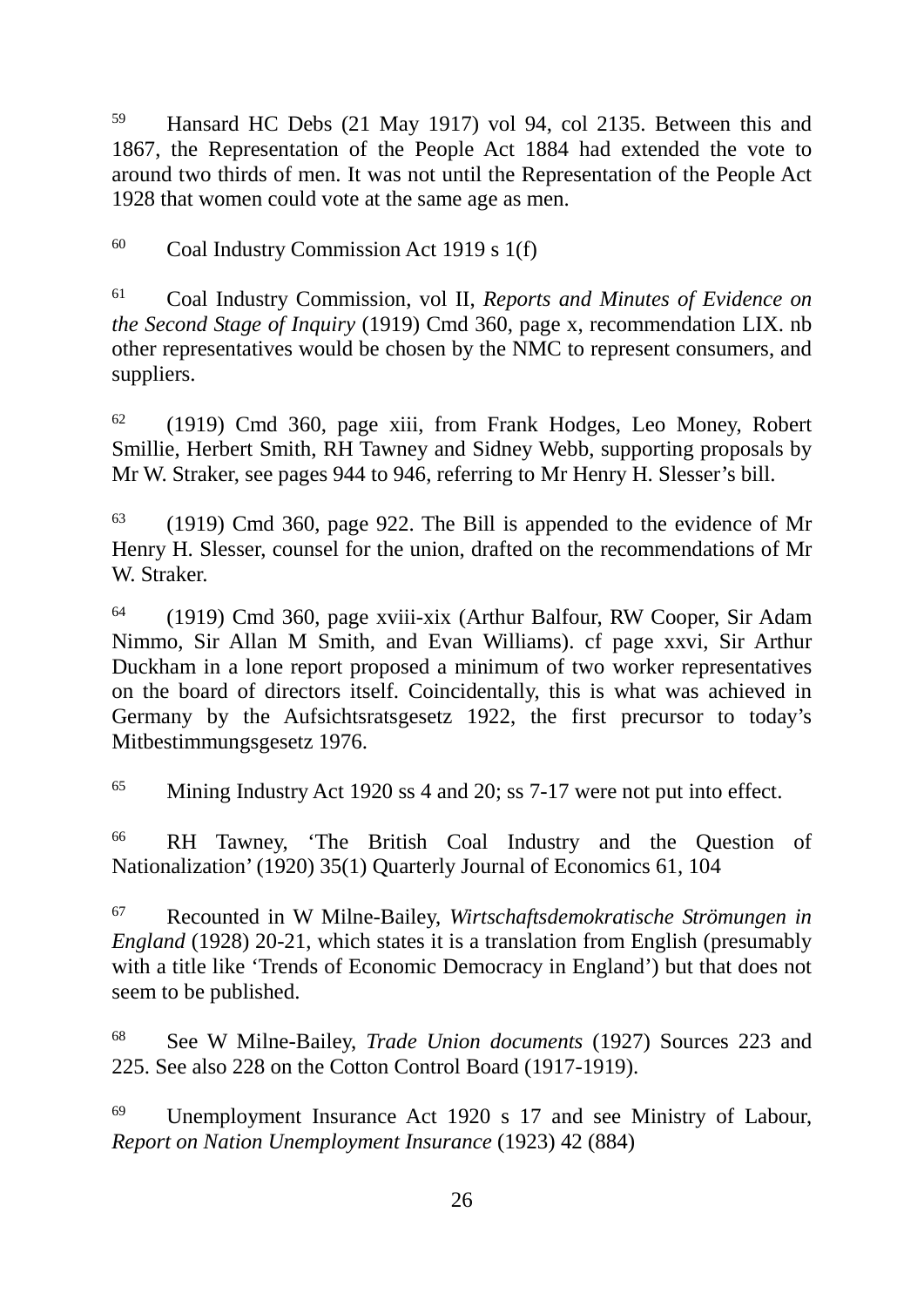<sup>70</sup> Ministry of Transport, *Outline of Proposals as to the Future Organisation of Transport Undertakings in Great Britain and their Relation to the State* (1920) Cmd 787, 2

 $71$  (1920) Cmd 787, 3

<sup>72</sup> See the debate generally, and in particular, James Wilson, Hansard HC Debs (30 May 1921) vol 142, [cols 652-654.](http://hansard.millbanksystems.com/commons/1921/may/30/railways-bill#column_652) Also, D Brodie, *A History of British Labour Law: 1867-1945* (2003) 177-179, citing PS Bagwell, *The Railwaymen: the history of the National Union of Railwaymen* (1963) 410, 'it will only require a little reflection to realise that the position of representative employees on the board of directors which were running the railways primarily for dividends and only secondarily for the public service would be untenable.'

<sup>73</sup> Railways Bill, *Memorandum for the Cabinet by the Minister of Transport*  (March 1921) [CP 2749,](http://filestore.nationalarchives.gov.uk/pdfs/small/cab-24-121-CP-2749.pdf) 6-7

<sup>74</sup> Railways Act 1921 ss 20-24 and 62-66, referring to (1917) Cd 8606, §16.

<sup>75</sup> Starting with the Reconstruction Committee, *Sub-Committee on Relations between Employers and Employed: Interim report on joint standing industrial councils* (1917) Cd 8606

 $^{76}$  (1917) Cd 8606, §14.

<sup>77</sup> (1917) Cd 8606, §21 'it may be desirable at some later stage for the State to give the sanction of law to agreements made by the Councils, but the initiative in this direction should come from the Councils themselves.'

<sup>78</sup> KD Ewing, 'The State and Industrial Relations: 'Collective Laissez-Faire' Revisited' (1998) 5 Historical Studies in Industrial Relations 1

<sup>79</sup> Cave Committee, *Report to the Ministry of Labour of the Committee Appointed to Enquire into the Working and Effects of the Trade Board Acts*  (1922) Cmd 1645, thus returning to a position slightly better than under the first Trade Boards Act 1909. It had, however, survived outright abolition in the Conservative and Liberal coalition's proposed programme of cuts: see the Geddes Report, *Committee on National Expenditure. First interim report of Committee on National Expenditure* (1922) Cmd 1581, at 141 ff.

<sup>80</sup> eg Bournville Works, *A Works Council in Being* (1922) HD5 118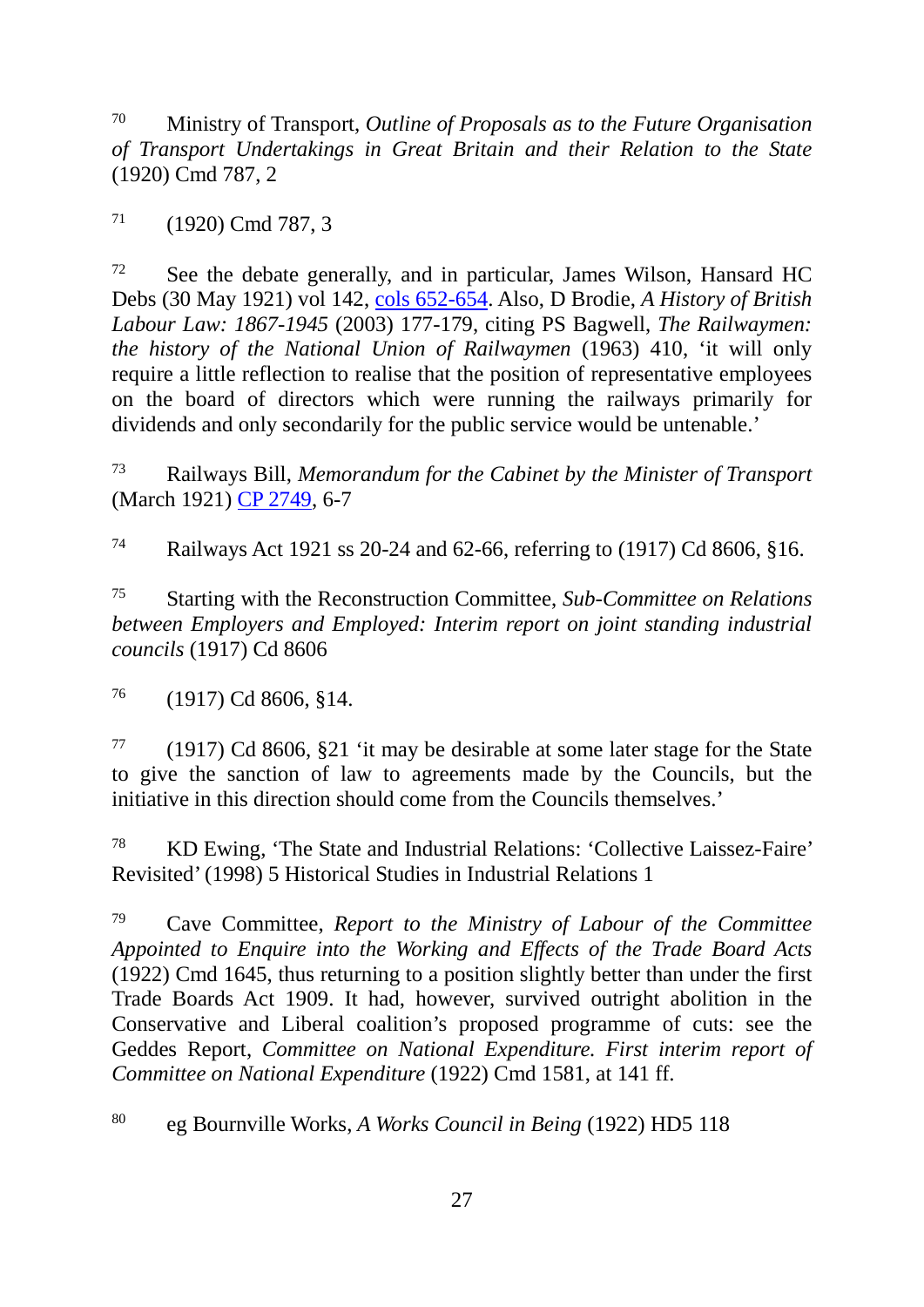<sup>81</sup> See *Model Constitution and Functions of a Joint Industrial Council* (1961) Appendix I , 209, in Ministry of Labour, *Industrial Relations Handbook*  (HMSO 1961) 24. 42 (3386)

 $82$  [1922] 2 AC 440

 $83$  [1922] 2 AC 440, 452

<sup>84</sup> See Hansard HC Deb (7 May 1913) vol 52, col [2032](http://hansard.millbanksystems.com/commons/1913/may/07/companies-co-partnership-bill#S5CV0052P0_19130507_HOC_192)

See J Hilton, *Report on Profit Sharing and Labour Co-Partnership in the United Kingdom* (1920) Cmd 544, 44

<sup>86</sup> eg Copartnership Bill 1925, see HC Deb (3 April 1925) vol 182 cols [1754-94,](http://hansard.millbanksystems.com/commons/1925/apr/03/co-partnership-bill#S5CV0182P0_19250403_HOC_110) and Profit Sharing Bill, see HC Deb (6 March 1931) vol 249 [cols 737-](http://hansard.millbanksystems.com/commons/1931/mar/06/profit-sharing-bill#S5CV0249P0_19310306_HOC_7) [74](http://hansard.millbanksystems.com/commons/1931/mar/06/profit-sharing-bill#S5CV0249P0_19310306_HOC_7) 

<sup>87</sup> Hansard HC Deb (26 March 1925) vol 182, [cols 773-776,](http://hansard.millbanksystems.com/commons/1925/mar/26/unemployment-1#S5CV0182P0_19250326_HOC_390) 'the future of trade and employment in this country depends, first and foremost, upon a constant upholding of the principle of private enterprise and private property, and the great extension of the latter through the larger number of the people in this country. So far from believing that through any form of State control, far less of State ownership, you will get improved production, improved work, and improved conditions, in my judgment the real hope of this country and in particular the real hope of the working classes, lies in the development of what I venture to call a property-owning democracy.'

<sup>88</sup> Representative of his views is a speech during a debate on the 'Conditions of the Working Classes', Hansard HC Deb (7 April 1925) vol 182, [cols 2169-2710](http://hansard.millbanksystems.com/commons/1925/apr/07/condition-of-the-working-classes#column_2169) 

<sup>89</sup> H Laski, *A Grammar of Politics* (1925) republished by DA Reisman (ed) (Pickering & Chatto 1996) 479-480

<sup>90</sup> Laski (1925) 113

<sup>91</sup> O Kahn-Freund, 'The Wages Councils Bill' (1945) 8(1) Modern Law Review 68

<sup>92</sup> Ernest Bevin, Second Reading of the Wages Councils Bill, Hansard HC Deb (16 January 1945) vol 407, cols 70-71

<sup>93</sup> TUC, *Interim Report on Post-War Reconstruction* (1944) 21-22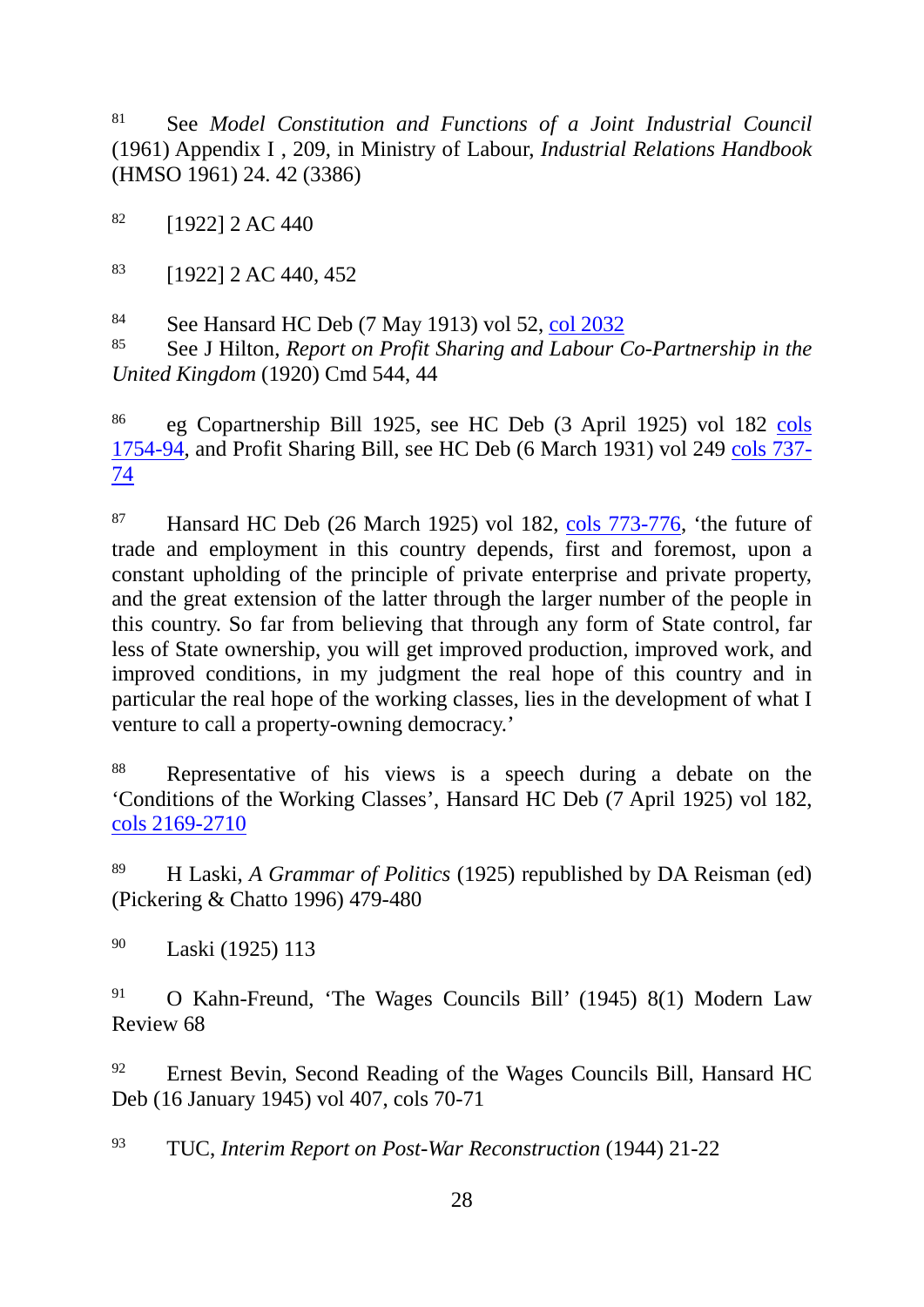<sup>94</sup> eg Coal Industry Nationalisation Act 1945 s 2(3)

<sup>95</sup> Gas Act 1948. See also Mr Hugh Gaitskill, Minister for Fuel and Power, Second Reading, HC Deb (10 February 1948) vol 447 [cols 218-334.](http://hansard.millbanksystems.com/commons/1948/feb/10/gas-bill#S5CV0447P0_19480210_HOC_287)

<sup>96</sup> O Kahn-Freund, 'Labour Law' in M Ginsberg, *Law and Opinion in England in the 20th Century* (1959) 215, 244.

 $97$  See W Churchill, Speech to the Conservative Party Conference (5) October 1946) 'We oppose the establishment of a Socialist State, controlling the means of production, distribution and exchange. We are asked, 'What is your alternative?' Our Conservative aim is to build a property-owning democracy, both independent and interdependent. In this I include profit-sharing schemes in suitable industries and intimate consultation between employers and wageearners. In fact we seek so far as possible to make the status of the wage-earner that of a partner rather than of an irresponsible employee… We are opposed to the tyranny and victimisation of the closed shop. Our ideal is the consenting union of million, of free, independent families and homes to gain their livelihood and to serve true British glory and world peace.'

<sup>98</sup> Hansard HC Deb (28 January 1955) vol 536, cols 563

<sup>99</sup> In a symbolic overview, see the White Paper, *In Place of Strife: A Policy for Industrial Relations* (1969) Cmnd 3888, which proposed among other things the requirement for a ballot of members before a strike.

<sup>100</sup> Trades Union Congress, *Trade Unionism* (1966) §290

<sup>101</sup> Lord Donovan, *Royal Commission on Trade Unions and Employers' Associations* (1968) Cmnd 3623, 1997.

<sup>102</sup> *Re Smith and Fawcett Ltd* [1942] Ch 304, directors had to 'exercise their discretion bona fide in what they consider - not what a court may consider - is in the interests of the company, and not for any collateral purpose.' This was codified in the Companies Act 2006 s 172. If another result appeared possible in 1968, it seems spurious that the Donovan Commission could not recommend a simple clarification of the law on directors duties along with worker directors, given that their job was in fact to recommend law reform. More likely, the majority were making up an extra excuse, because their real concern was the distraction point.

<sup>103</sup> Donovan Report (1968) Cmnd 3623, §1004, Lord Collison, Professor Kahn-Freund and Mr. Woodcock.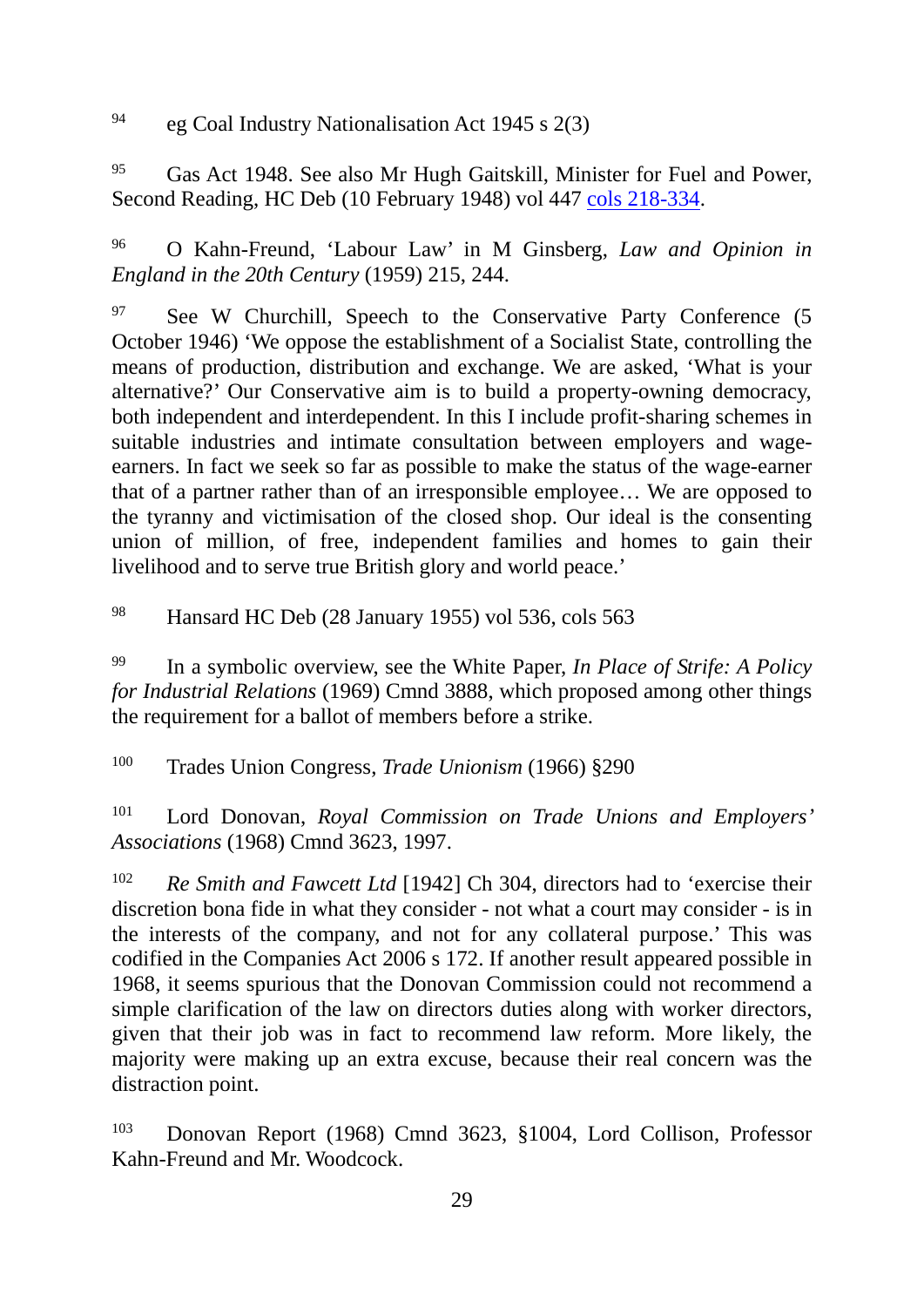<sup>104</sup> Labour Party, *Industrial Democracy* (1967) §92

<sup>105</sup> Liberal Party, *The Report of the Industrial Partnership Committee: Partners at Work* (1968)

<sup>106</sup> See generally M Gold, 'Worker directors in the UK and the limits of policy transfer from Europe since the 1970s' (2005) 20 Historical Studies in Industrial Relations 29, with further proposals that did not come to fruition.

<sup>107</sup> Iron and Steel Act 1967, Sch 4, Part V

<sup>108</sup> The term 'consociationalism' has a considerable body of literature around it in political theory and constitutional law. It refers to (very troubled) systems where ethnic, racial or linguistic groups are reserved seats in Parliament by virtue of their status. See P Toit, 'Consociational Democracy and Bargaining Power' (1987) 19(4) Comparative Politics 419 and S Issacharoff, 'Constitutionalizing Democracy in Fractured Societies' (2004) 82 Texas Law Review 1861

<sup>109</sup> P Brannen, 'Worker directors: an approach to analysis. The case of the British Steel Corporation' in C Crouch and FA Heller, *Organizational Democracy and Political Processes* (Wiley 1983)

<sup>110</sup> See also, BW Napier, *Worker Participation in the United Kingdom* (1984) 403

111 Industry Act 1975 s  $2(2)(b)$ 

<sup>112</sup> Aircraft and Shipbuilding Industries Act 1977 s 2(8) obligation 'to promote industrial democracy in a strong and organic form within the undertaking'.

<sup>113</sup> E Chell, 'Worker Directors on the Board: Four Case Studies' (1980) 2(6) Employee Relations 1, discussing the Bristol Channel Ship Repairers.

<sup>114</sup> Post Office Act 1977 s 1. Hansard HL Deb (14 July 1977) vol 385, cols 981-97, Lord Winterbottom, Second Reading.<br><sup>115</sup> E Batstone, A Ferner and M Terry *Unio* 

<sup>115</sup> E Batstone, A Ferner and M Terry, *Unions on the board: an experiment in industrial democracy* (1983) 19-21 and chs 4-6

<sup>116</sup> Noted by Viscount Trenchard, Hansard HL Deb (12 December 1979) vol 403, [cols 1158-66](http://hansard.millbanksystems.com/lords/1979/dec/12/post-office-industrial-democracy#S5LV0403P0_19791212_HOL_71)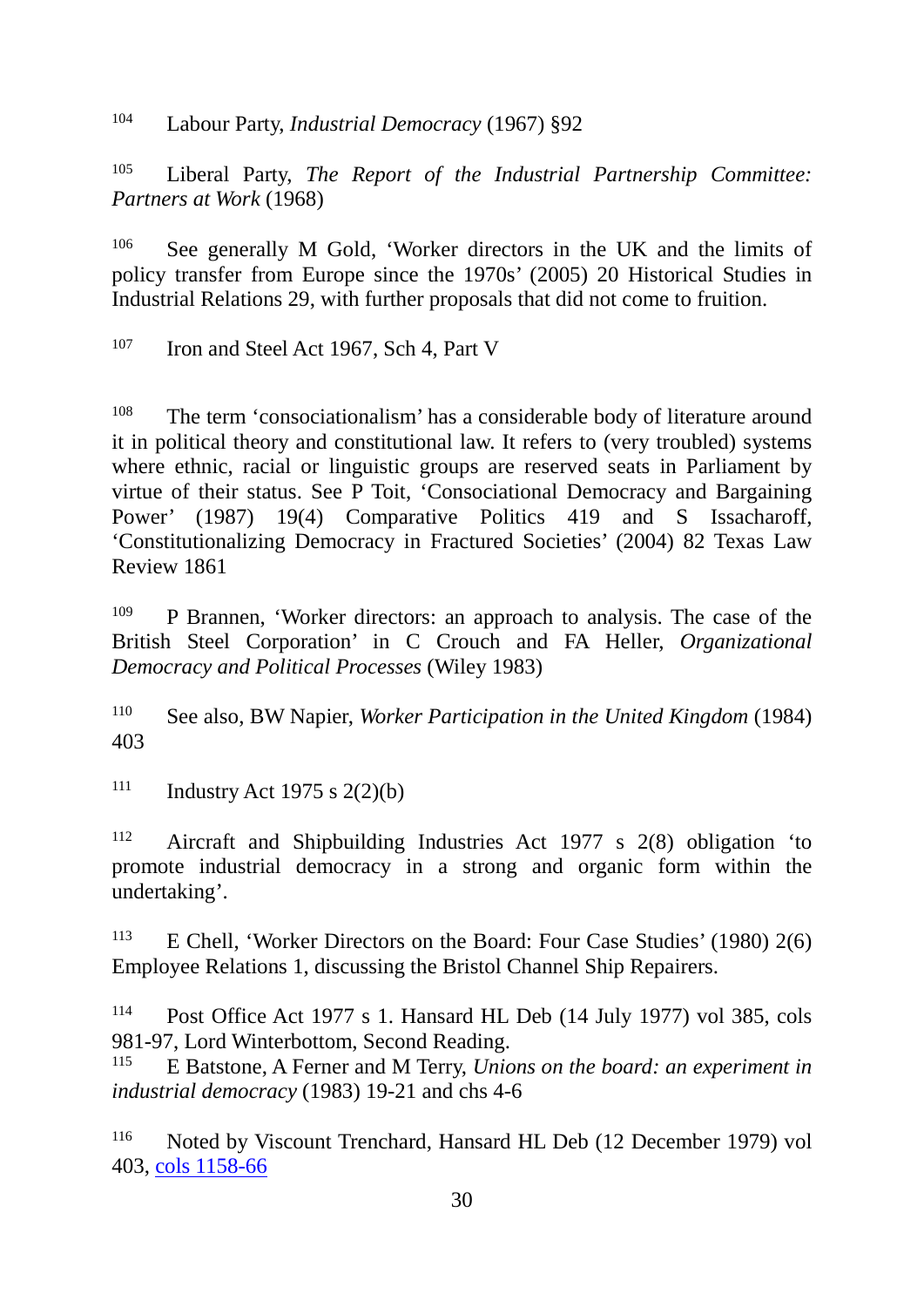<sup>117</sup> Beginning with the Proposal for a Fifth Directive on the Structure of Societes Anonymes, 5 Bulletin European Comm. (1 Supp No 10, 1972)

<sup>118</sup> cf Tony Benn, Takeovers and Mergers, Hansard HC Deb (24 November 1972) vol 846, [cols 1813](http://hansard.millbanksystems.com/commons/1972/nov/24/takeovers-and-mergers#S5CV0846P0_19721124_HOC_74) (apparently 'not so enthusiastic' about codetermination). Tony Benn, Companies Bill, Hansard HC Deb (17 January 1974) vol 867, [cols 1034](http://hansard.millbanksystems.com/commons/1974/jan/17/companies-bill#S5CV0867P0_19740117_HOC_362) (apparently now codetermination was not enough).

<sup>119</sup> Alan Bullock, *Report of the committee of inquiry on industrial democracy* (1977) Cmnd 6706

<sup>120</sup> *White Paper on Industrial Democracy* (May 1978) Cmnd 7231. See also Lord Peart, Hansard HL Deb (23 May 1978) vol 392, [cols 848-57](http://hansard.millbanksystems.com/lords/1978/may/23/industrial-democracy-1) 

121 CBI, *In Place of Bullock* (May 1977)

<sup>122</sup> PL Davies and M Freedland, *Labour Legislation and Public Policy*  (Clarendon 1993) 403

<sup>123</sup> eg PL Davies and KW Wedderburn, 'The Land of Industrial Democracy' (1977) 6(1) ILJ 197-211. The TUC had lent its official support to codetermination with the publication, TUC, *Industrial Democracy* (1973) 34-36

<sup>124</sup> eg O Kahn Freund, 'Industrial Democracy' [1977] 6 ILJ 65. Contrast E McGaughey, 'The codetermination bargains: the history of German corporate and labour law' (2014) on SSRN

<sup>125</sup> B Clift, A Gamble and M Harris, 'The Labour Party and the Company' in JE Parkinson, A Gamble and G Kelly, *The Political Economy of the Company* (2000) ch 3, 76-80

<sup>126</sup> The justification for its termination was that it was unnecessary, according to Sir Keith Joseph, Hansard HC Deb (12 December 1979) vol 975, cols 1303-12. E Batstone et al, *Unions on the board: an experiment in industrial democracy* (1983).

<sup>127</sup> See *Eleventh and Final Report of the Royal Commissioners appointed to Inquire into the Organization and Rules of Trades Unions and Other Associations* (1868-1869) Parliamentary Papers vol xxxi, page xxiv

<sup>128</sup> Employment Act 1980 and Employment Act 1988

<sup>129</sup> Companies Act 1980 s 46 and Companies Act 1985 s 309.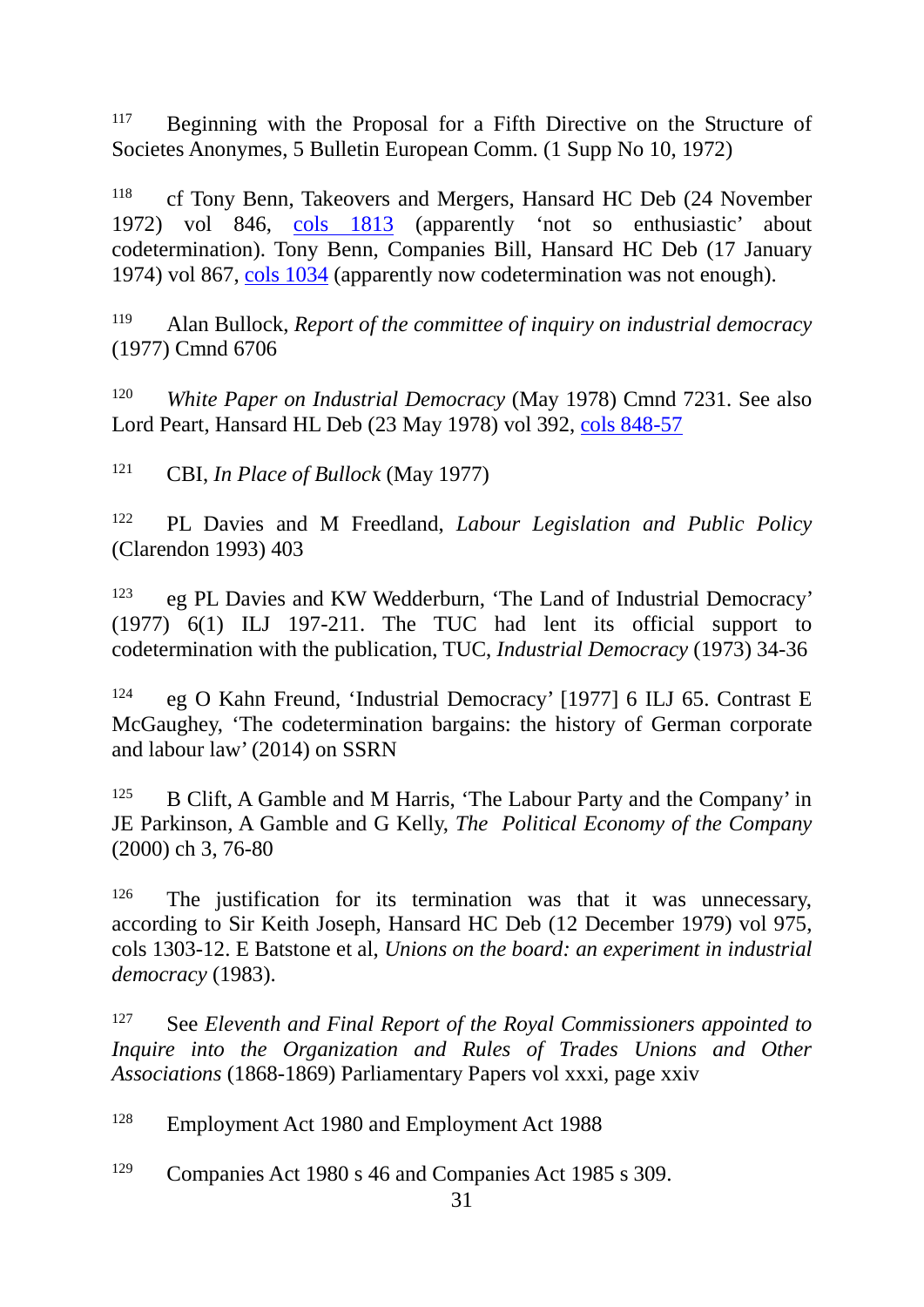<sup>130</sup> cf JE Parkinson, *Corporate Power and Responsibility* (1994) 134, 'unlike the market and market-linked devices, [directors' duties cannot] create a more positive motivational environment. They lay down minimum standards, and do not as such provide an incentive… to achieve top-quality performance.'

<sup>131</sup> Institute of Directors, 'Employee Involvement' Guide to Boardroom Practice No. 3 (London, 1983) 5

<sup>132</sup> 'Chronicle: Industrial Relations in the United Kingdom' (1983) 21(3) British Journal of Industrial Relations 401, 406

<sup>133</sup> A Pendleton, J McDonald, A Robinson and N Wilson, 'Employee Participation and Corporate Governance in Employee-owned Firms' (1996) 10(2) Work, Employment and Society 205-226

<sup>134</sup> L Trewhitt, 'Employee Buyouts and Employee Involvement: A Case Study of Investigation of Employee Attitudes' (2000) 31(5) Industrial Relations Journal 451

<sup>135</sup> As mentioned above, in the Pensions Act 1995. See now the Pensions Act 2004 ss 241-243

<sup>136</sup> e.g. J Hyman and T Schuller, 'Occupational pension schemes and collective bargaining' (1984) 22(3) BJIR 289

<sup>137</sup> Roy Goode, *Pension Law Reform* (1993) Cm 2342, para 4.5.19 and see generally E McGaughey, *Participation in Corporate Governance* [\(2014\)](http://papers.ssrn.com/sol3/papers.cfm?abstract_id=2593904) ch  $6(1)(b)$ 

<sup>138</sup> Social Democratic Party, *Industrial Relations: Trade Union Reform* (1983) 2

<sup>139</sup> See TUC – Labour Party Liaison Committee, *Partners in Rebuilding Britain* (1983) 10. Also, *Jobs and Industry. A New Partnership. A New Britain* (1985) 21

<sup>140</sup> Labour Party, *Winning for Britain* (1994) 11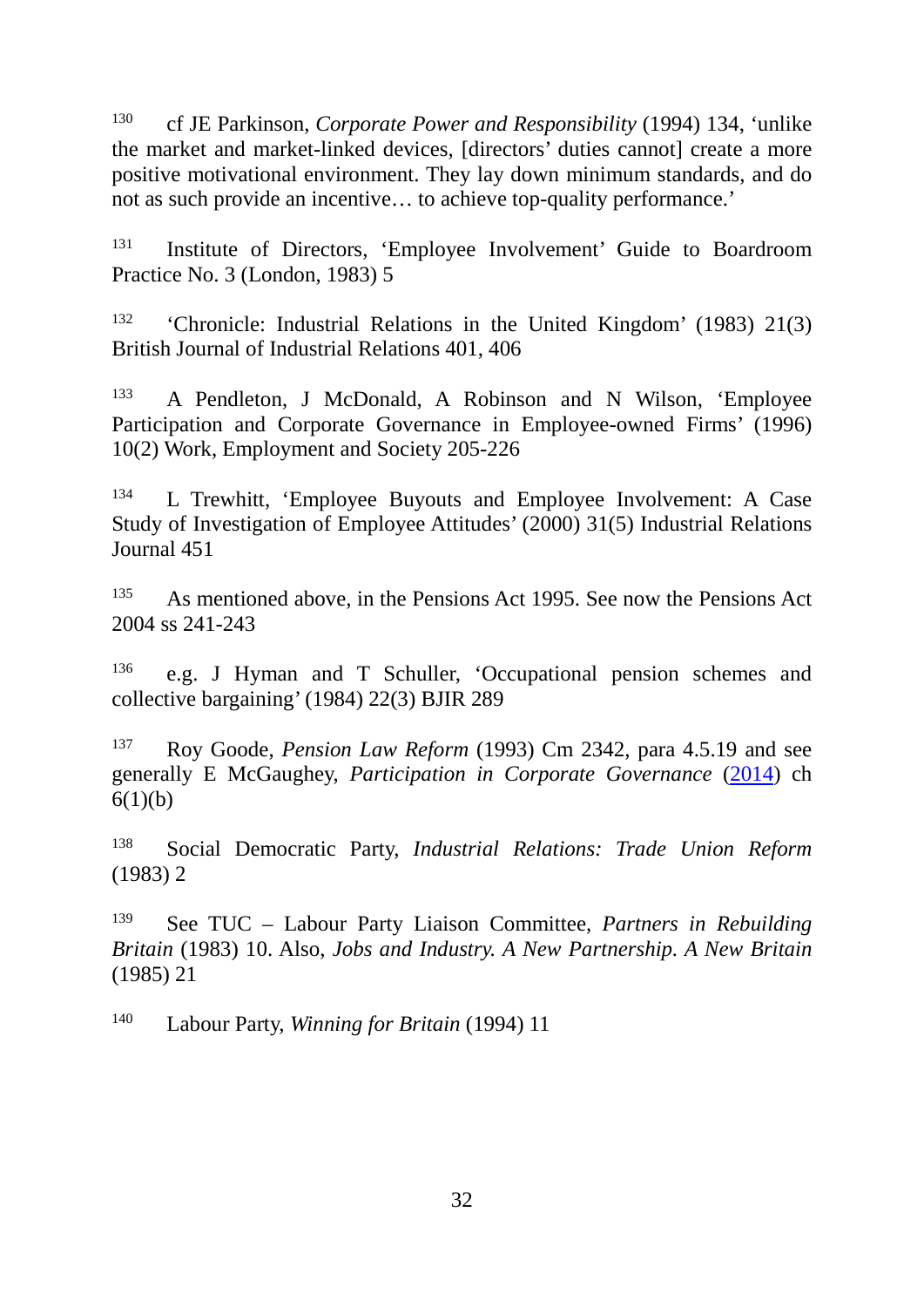<sup>141</sup> Clause IV now reads: 'The Labour Party is a democratic socialist party. It believes that by the strength of our common endeavour we achieve more than we achieve alone, so as to create for each of us the means to realise our true potential and for all of us a community in which power, wealth and opportunity are in the hands of the many not the few, where the rights we enjoy reflect the duties we owe, and where we live together, freely, in a spirit of solidarity, tolerance and respect.'

<sup>142</sup> This was pursuant to powers in the Transport Act 1968 s 38. See 'Prescott to Put Worker Director on Board of BR' (6 October 1997) Guardian.

<sup>143</sup> See the Information and Consultation of Employees Regulations 2004 under the Information and Consultation of Employees Directive [2002/14/EC](http://eur-lex.europa.eu/legal-content/EN/ALL/?uri=CELEX:32002L0014) and the Transnational Information and Consultation of Employees Regulations 1999 under the European Works Council Directive [2009/38/EC.](http://eur-lex.europa.eu/LexUriServ/LexUriServ.do?uri=OJ:L:2009:122:0028:0044:EN:PDF)

<sup>144</sup> Health and Safety Directive 89/391/EC art 11(2) and the Health and Safety at Work etc Act 1974 s 2. Trade Union and Labour Relations (Consolidation) Act 1992 ss 188-196, under the Collective Redundancies Directive 98/59/EC. Also the Transfer of Undertakings (Protection of Employment) Regulations 2006 under the Transfer of Undertakings Directive 2001/23/EC.

<sup>145</sup> European Company Regulation 2157/2001/EC and Employee Involvement Directive 2001/86/EC. PL Davies 'Workers on the board of the European Company?' (2003) 32 Industrial Law Journal 75.

<sup>146</sup> G Nuttall, *Sharing Success: The Nuttall Review of Employee Ownership* (July 2012) 5

<sup>147</sup> *Sharing Success: The Nuttall Review of Employee Ownership* (2012) 5, 'Employee ownership is a great idea. It means a significant and meaningful stake in a business for all employees.' See also 60-69, discussing template ESOP models, exemptions from perpetuities rules, internal share market rules, and possibly a new legal entity.

<sup>148</sup> For additional problems related generally to employment rights, see J Prassl, 'Employee Shareholder 'Status': Dismantling the Contract of Employment<sup>7</sup> (2013) 42(4) ILJ 307, noting at 337 that there had at the time been under 10 inquiries of interest by business.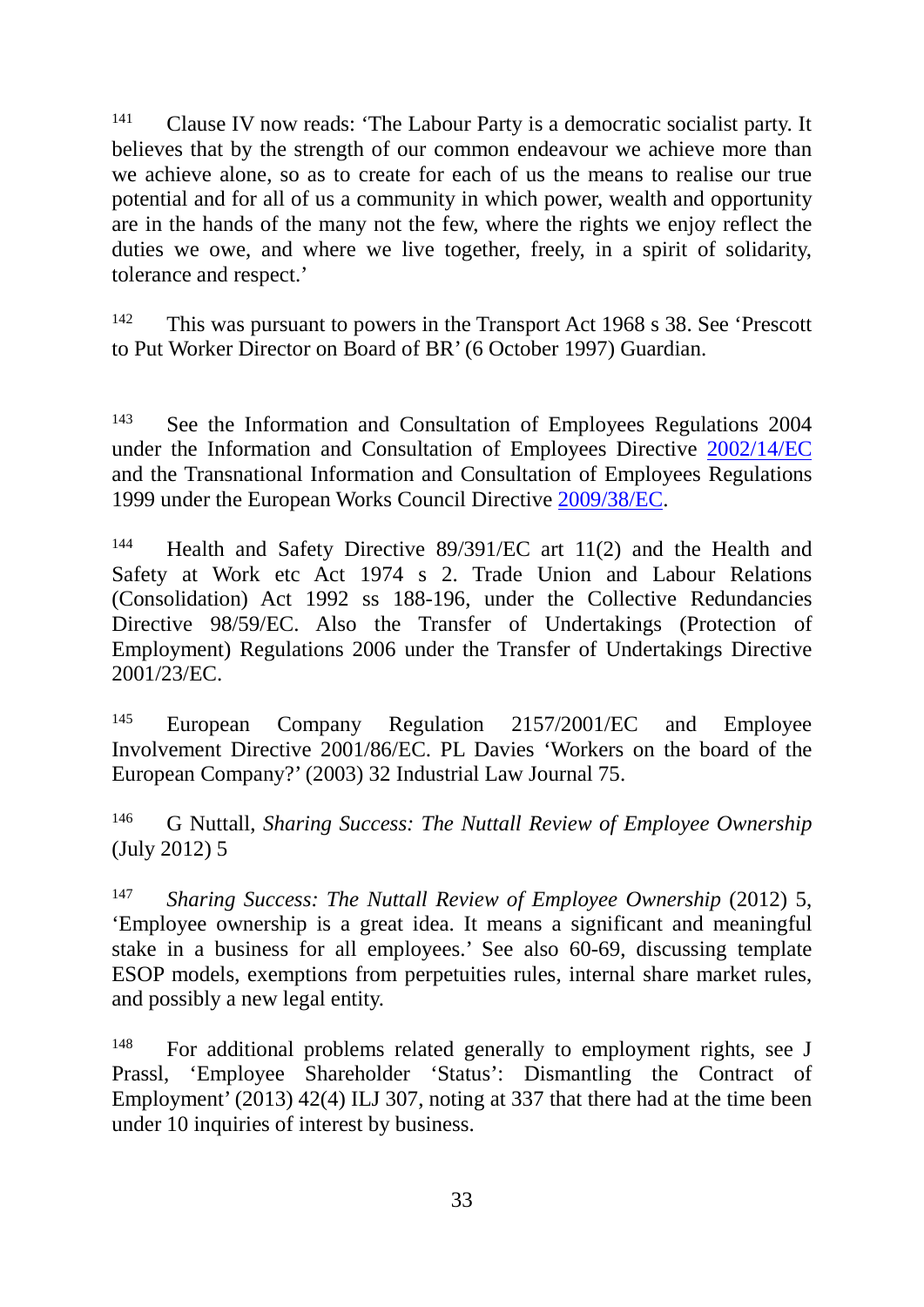<sup>149</sup> See PJ Purcell, 'The Enron Bankruptcy and Employer Stock in Retirement Plans' (11 March 2002) CRS Report for Congress, and JH Langbein, SJ Stabile and BA Wolk, *Pension and Employee Benefit Law* (4<sup>th</sup> edn 2006) 640-641

<sup>150</sup> See currently Education Reform Act 1988, s 124A and Sch 7A, para 3, inserted by Further and Higher Education Act 1992 s 71(4) and Sch 6, and 'Government withdraws college governance reforms' (3 November 2011) [UCU.](http://www.ucu.org.uk/index.cfm?articleid=5808) Reflecting its status as an enterprise serving the public interest, and where markets persistently fail, there is also a role for government representation and representation of the student body. In the National Health Service there is also staff codetermination of a kind, although it is too early to say what exactly will survive after the massive overhaul under the Health and Social Care Act 2012.

<sup>151</sup> F O'Grady, *Attlee Memorial lecture* [\(26 April 2013\)](http://www.tuc.org.uk/union/tuc-22151-f0.cfm)

<sup>152</sup> KW Wedderburn, *The Future of Company Law: Fat Cats, Corporate Governance and Workers* (IER 2004)

<sup>153</sup> *Britain Can Be Better: The Labour Party Manifesto 2015 [\(2015\)](http://www.labour.org.uk/page/-/BritainCanBeBetter-TheLabourPartyManifesto2015.pdf)* 21<br><sup>154</sup> **I Bickerd, 'Therese Mey you's corporete creekdown on 'privileged** 

<sup>154</sup> J Pickard, 'Theresa May vows corporate crackdown on 'privileged few'' [\(10 July 2016\)](https://next.ft.com/content/d80f606e-46b1-11e6-8d68-72e9211e86ab) Financial Times, and 'Theresa May vows to put Conservatives 'at the service of working people' [\(11 July 2016\)](http://www.heraldscotland.com/news/14610996.Theresa_May_vows_to_put_Conservatives__at_the_service_of_working_people_/) Herald Scotland

<sup>155</sup> cf E McGaughey, 'All in 'It' Together: Worker Wages Without Worker Votes' (2016) [27\(1\) King's Law Journal 1,](http://papers.ssrn.com/sol3/papers.cfm?abstract_id=2729150) 9, 'We are still waiting for a political consensus that a fair day's wage through votes at work must be central to every government's labour policy.'

<sup>156</sup> cf H Collins, *Employment Law* (2010) ch 6, 134-5

<sup>157</sup> See M Lipton and W Savitt, 'The Many Myths of Lucian Bebchuk' (May 2007) 93(3) Virginia Law Review 733, arguing Bebchuk would 'discard the management concepts of U.S. corporate law that have nurtured the most successful economy in the world... the director-centred Delaware way has long served the national economy well...' Three months later, Lehman Bros closed its sub-prime mortgage department, and the year after that, it was insolvent, dragging with it 'the most successful economy in the world'.

<sup>158</sup> See E McGaughey, 'Unfair dismissal reform: political ping pong with equality?' (2012) [Equal Opportunities Review, Issue 226,](http://papers.ssrn.com/sol3/papers.cfm?abstract_id=2014699) 16.

<sup>159</sup> Clift, Gamble and Harris (2000) 53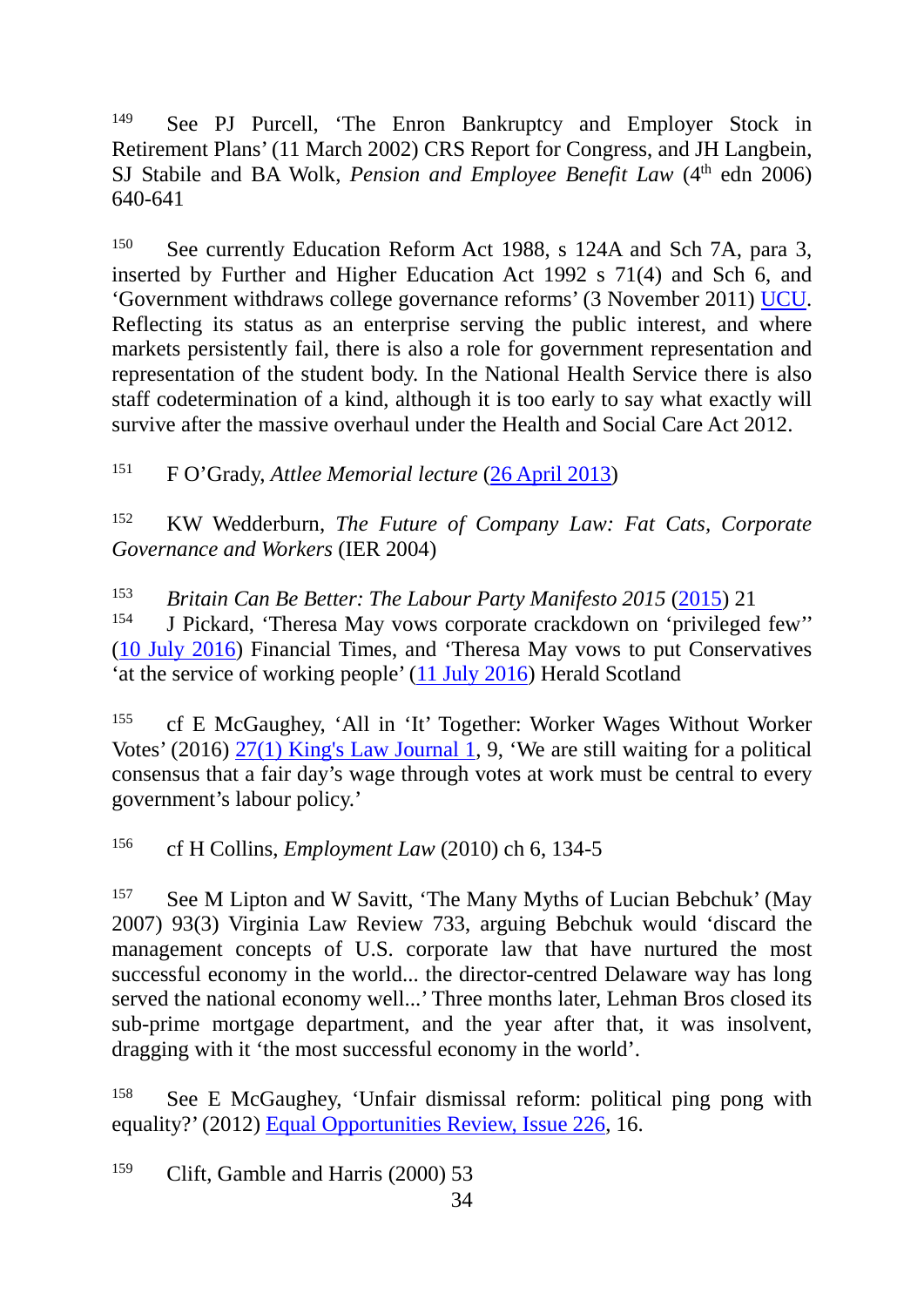$160$  See part 2(1) above.

<sup>161</sup> A phrase aptly used by R Goode, *Principles of Corporate Insolvency*  (2005) 44, 'A third is the interest [in corporate insolvencies] of the workforce in preserving its investment of labour, expertise and loyalty to the enterprise'.

<sup>162</sup> cf W Njoya, *Property in work: The employment relationship in the Anglo-American firm* (2007) who makes a cogent case that (if it had to be regarded as a necessary step) the law ought to recognise labour as generating proprietary entitlements. This argument is careful to select which 'sticks in the bundle' of property rights it wishes to allocate to workers: for instance it does not envisage a right to buy and sell one's job.

<sup>163</sup> See OE Williamson, *Economic Institutions of Capitalism* (1985) 304. Contrast E Warren, 'Bankruptcy Policy' (1987) 54 University of Chicago Law Review 775.

<sup>164</sup> See generally E McGaughey, 'Ideals of the Corporation and the Nexus of Contracts' (2015) [78\(6\) MLR 1057](http://papers.ssrn.com/sol3/papers.cfm?abstract_id=2699543) 

<sup>165</sup> On workers providing capital, E McGaughey, 'Member nominated trustees and corporate governance' [\(26 June 2013\)](http://papers.ssrn.com/sol3/papers.cfm?abstract_id=2569381)

<sup>166</sup> Examples include S Deakin, 'The Corporation as Commons: Rethinking Property Rights, Governance and Sustainability in the Business Enterprise' (2011) 37 Queen's LJ 339 and TA Kochan and SA Rubinstein, 'Toward a Stakeholder Theory of the Firm: The Saturn Partnership' (2000) 11(4) Organizational Science 367, 369.

<sup>167</sup> JCD Zahn, *Wirtschaftsführertum und Vertragsethik im neuen Aktienrecht* (1934) 15, DF Vagts, 'Reforming the "Modern" Corporation: Perspectives from the German' (1966) 80 Harvard LR 23, 52–53 and H Hansmann, *The Ownership of Enterprise* (1996).